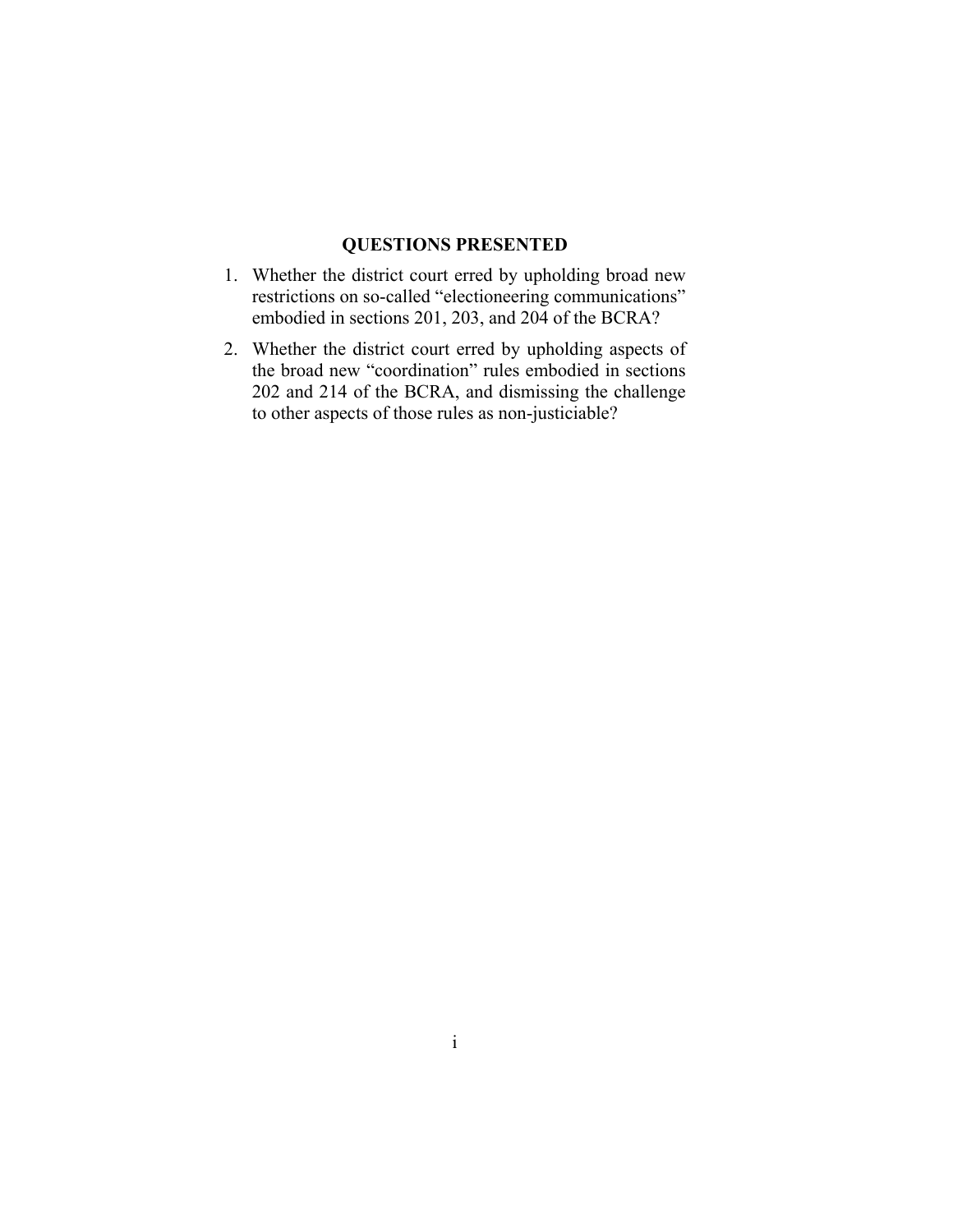#### **PARTIES TO THE PROCEEDING**

The American Civil Liberties Union, appellant here, was a co-plaintiff below in *McConnell, et al. v. Federal Election Commission, et al.*, Civ. No. 02-582. The appellees here, who were defendants or intervenor-defendants in the district court, are the Federal Election Commission, the Federal Communications Commission, the United States of America, Senator John McCain, Senator Russell Feingold, Representative Christopher Shays, Representative Martin Meehan, Senator Olympia Snowe, and Senator James Jeffords.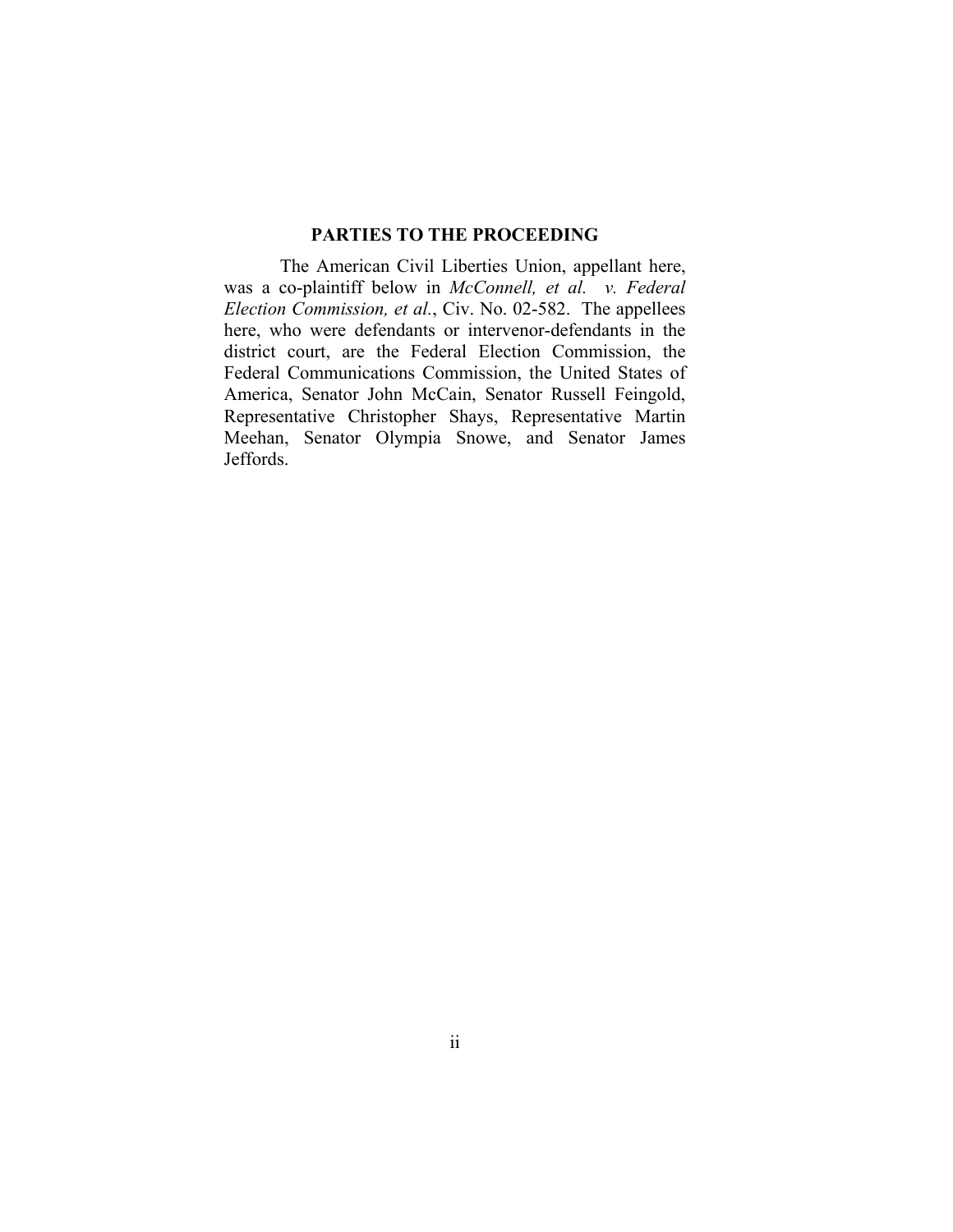## **TABLE OF CONTENTS**

# *Page*

| PARTIES TO THE PROCEDINGii     |  |
|--------------------------------|--|
|                                |  |
|                                |  |
|                                |  |
|                                |  |
|                                |  |
| PERTINENT STATUORY PROVISIONS3 |  |
| STATEMENT OF THE CASE3         |  |
| THE QUESTIONS PRESENTED ARE    |  |
|                                |  |
|                                |  |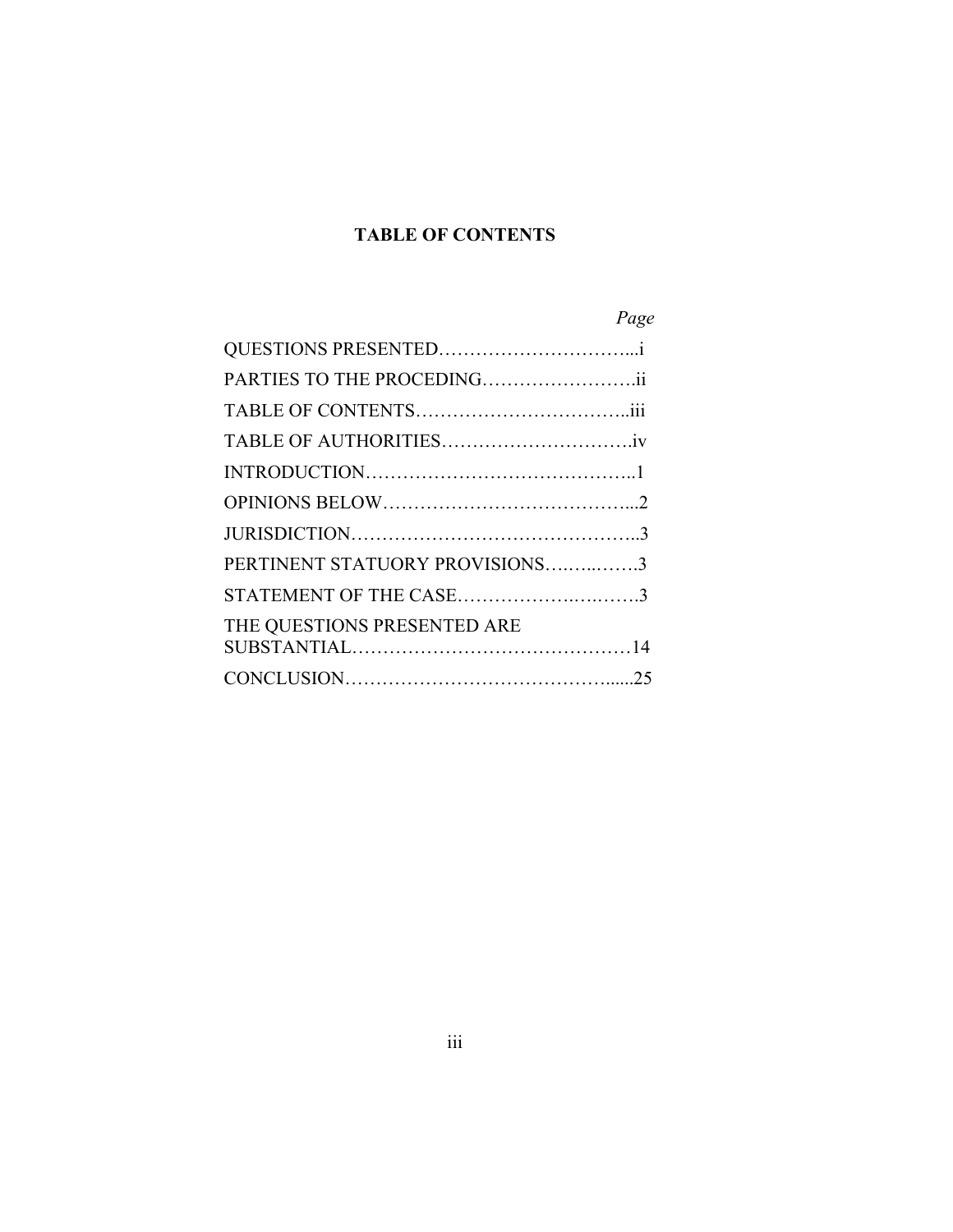## **TABLE OF AUTHORITIES**

### **Cases**

#### *Page*

| American Civil Liberties Union v. Jennings,<br>366 F. Supp. 1041 (D.D.C. 1973) vacated as moot sub nom,<br>Staats v. American Civil Liberties Union, 422 U.S. 1030 |
|--------------------------------------------------------------------------------------------------------------------------------------------------------------------|
| Arkansas Writers Project, Inc. v. Ragland,                                                                                                                         |
| Austin v. Michigan State Chamber of Commerce,                                                                                                                      |
| Brown v. Socialist Workers '74 Campaign Committee,                                                                                                                 |
| Buckley v. American Constitutional Law Foundation,                                                                                                                 |
| Buckley v. Valeo,                                                                                                                                                  |
| California Medical Association v. FEC,                                                                                                                             |
| Colorado Republican Federal Campaign Committee v. FEC,                                                                                                             |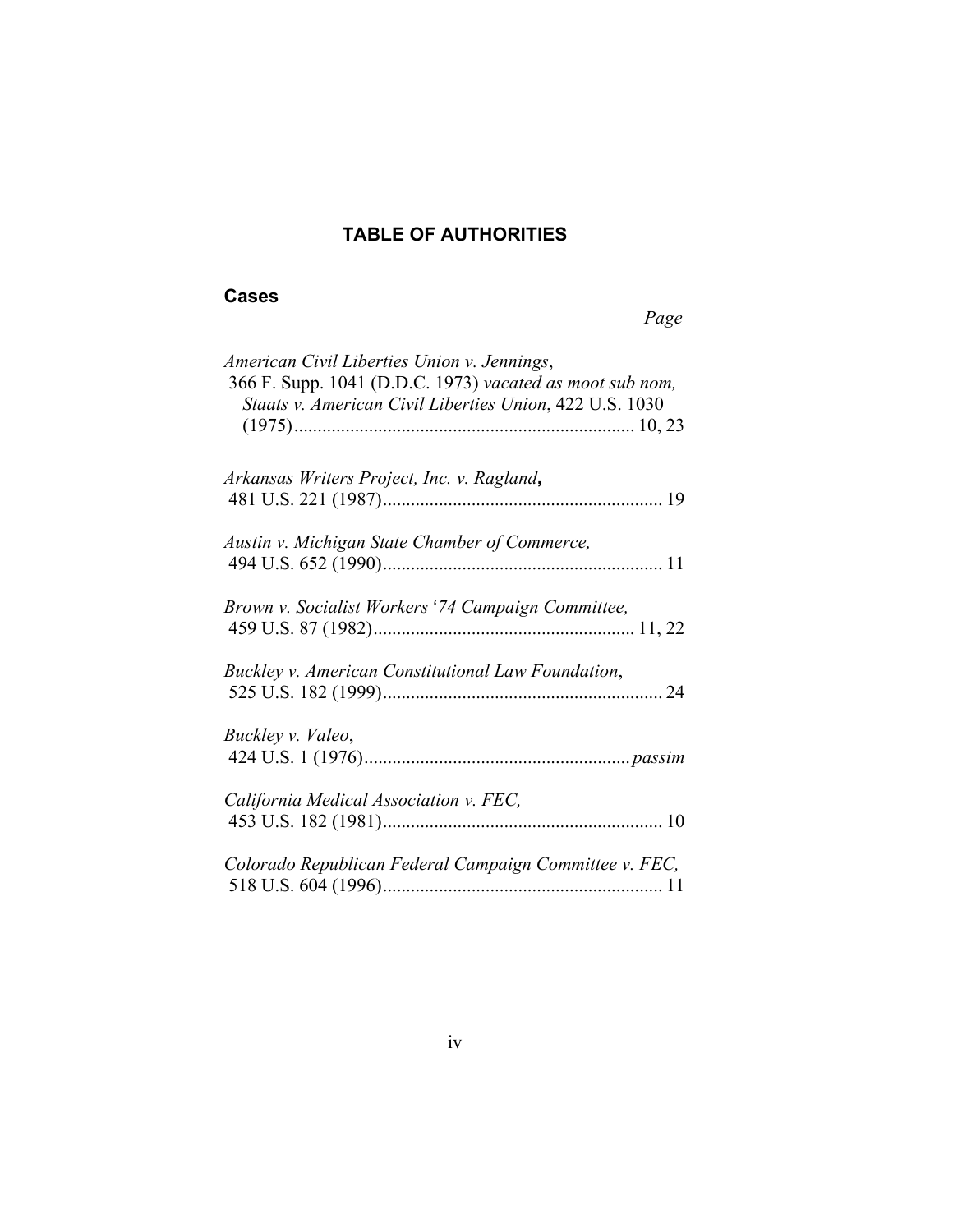| FEC v. Colorado Republican Federal Campaign Committee,   |  |
|----------------------------------------------------------|--|
| FEC v. Massachusetts Citizens for Life Inc.,             |  |
| FEC v. National Conservative Political Action Committee, |  |
| FEC v. National Rifle Association,                       |  |
| McIntyre v. Ohio Elections Commission,                   |  |
| NAACP v. Alabama,                                        |  |
| New York Civil Liberties Union v. Acito,                 |  |
| New York Times Co. v. Sullivan,                          |  |
| Nixon v. Shrink Missouri Government PAC,                 |  |
| Speiser v. Randall,                                      |  |
| Talley v. California,                                    |  |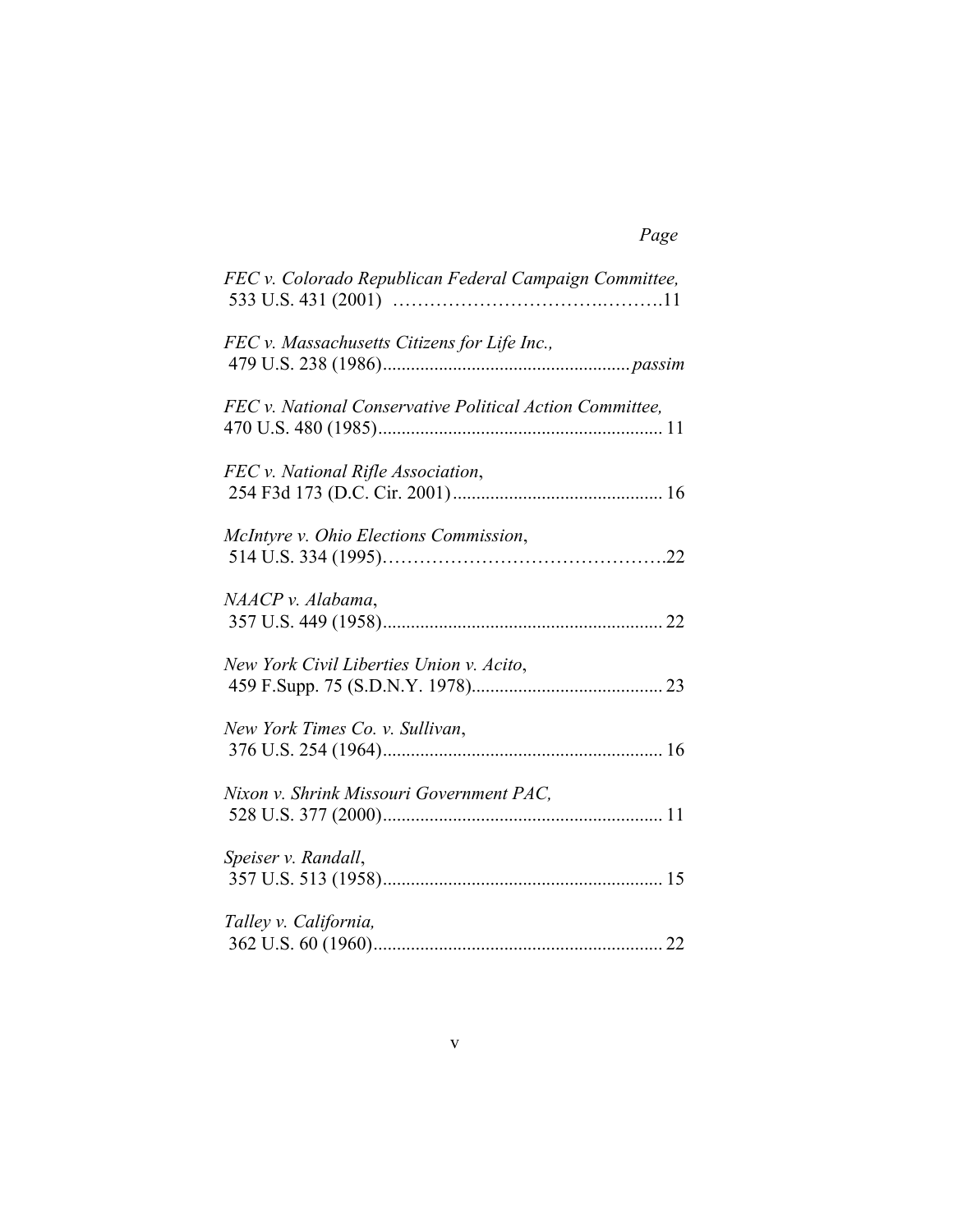# *Page*

| Thomas v. Collins,                                   |  |
|------------------------------------------------------|--|
|                                                      |  |
| United States v. National Committee for Impeachment, |  |
|                                                      |  |
| Wooley v. Maynard,                                   |  |
|                                                      |  |
| <b>Statutes</b>                                      |  |
| Bipartisan Campaign Reform Act 0f 2002,              |  |
| Federal Election Campaign Act,                       |  |
| Pub. L. No. 92-225, 86 Stat. 3 (1972) 10, 19         |  |
| Internal Revenue Code:                               |  |
|                                                      |  |
|                                                      |  |
|                                                      |  |

### **Miscellaneous**

68 Federal Regulation 421 (Jan. 3, 2003).............................. 5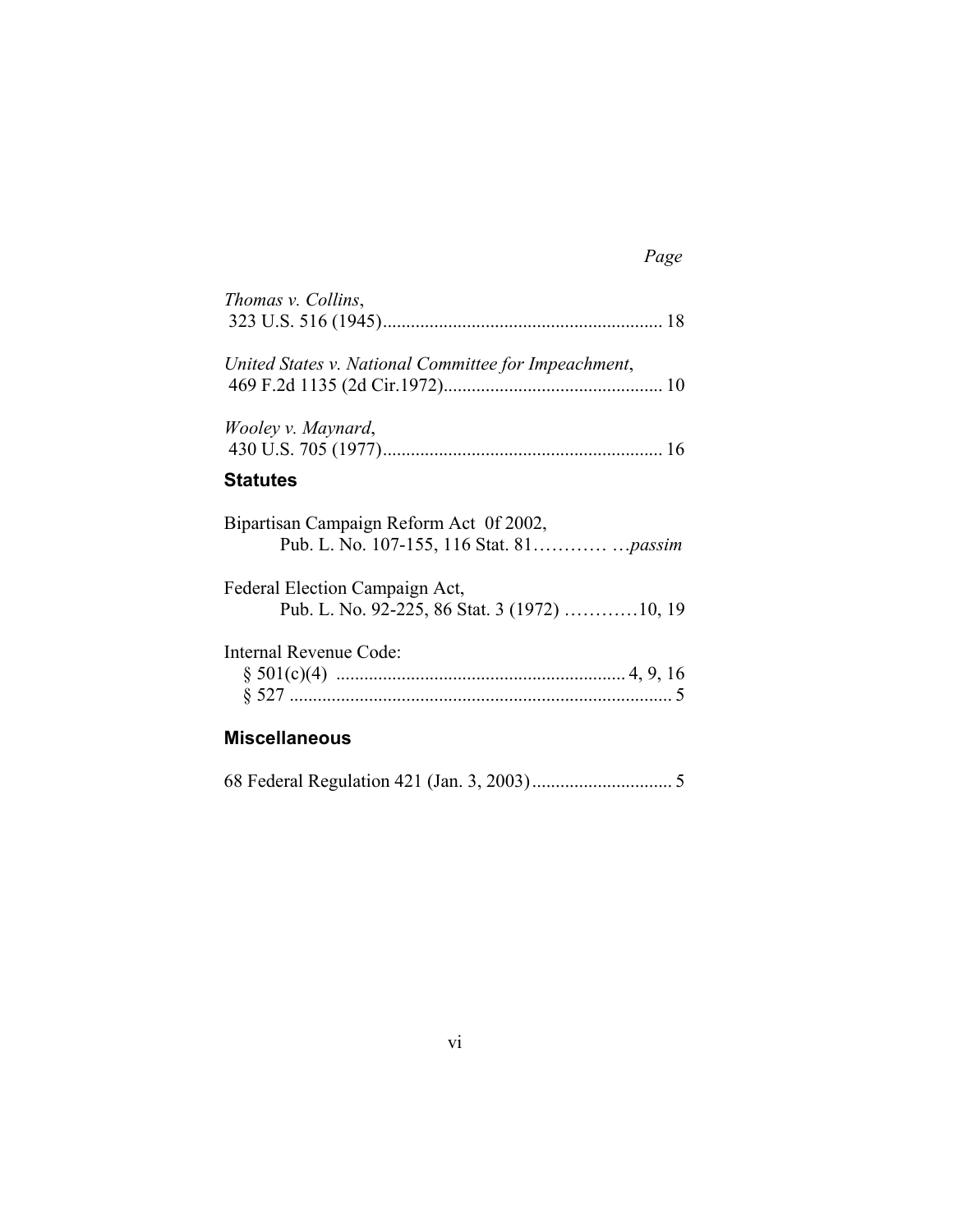#### **INTRODUCTION**

This case presents a challenge to key provisions of the Bipartisan Campaign Reform Act of 2002 (BCRA), Pub.L. No. 107-155, 116 Stat. 81, which impose new and unprecedented restrictions on core political speech in the guise of revising this nation's campaign finance laws.

The constitutional issues presented by this litigation are obviously substantial and just as clearly merit this Court's attention. Congress recognized as much when it provided an expedited appeal process to ensure prompt review by this Court. And, if nothing else, the staggering length of the lower court opinions in this case is surely a testament to the importance of the constitutional issues at stake. So, too, is the sheer number and scope of the parties to this litigation.

Despite its size and complexity, the BCRA was designed to achieve two principal goals. Title I prohibits the use of so-called soft money by political parties, even for traditional party building activities such as voter registration and get-out-the-vote drives. Title II makes it a crime for even nonprofit, nonpartisan, membership organizations like the ACLU to broadcast an ad that mentions the name of a federal candidate in the period preceding an election.

The district court correctly recognized that neither of these broad provisions could be reconciled with our constitutional traditions. It therefore declined to uphold the law that Congress had written. It nevertheless upheld a rewritten version of the law that continues to pose severe constitutional problems. Because the ACLU is not directly affected by the soft money ban, we will leave it to others to explain why the continued prohibition on the use of soft money for issue advocacy is unconstitutional. We do, however, have a very direct stake in the lower court's interpretation of Title II.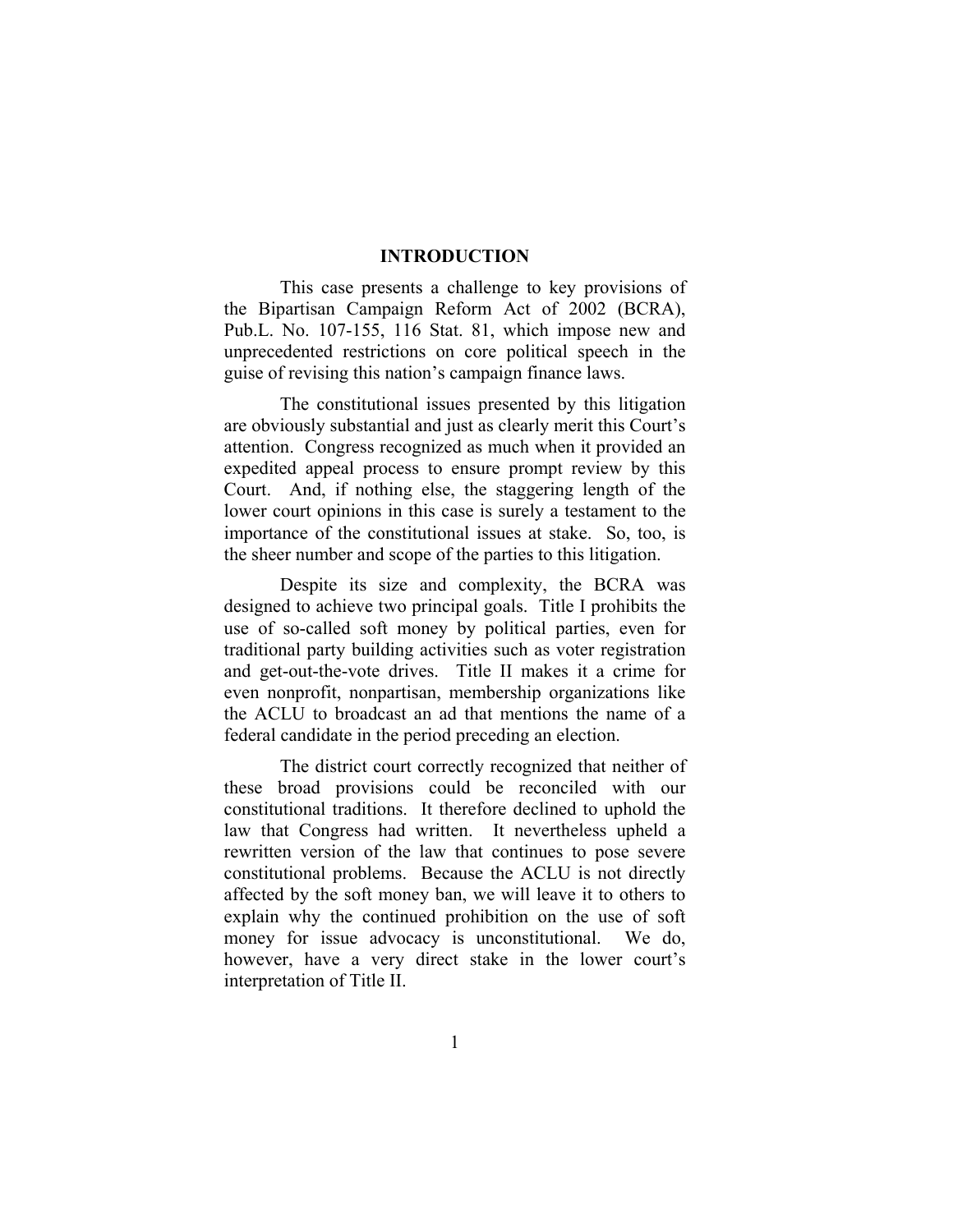If that interpretation is upheld, it will now be a crime for the ACLU to broadcast an ad on radio or television advocating its views on a particular civil liberties dispute if the ad could be construed as attacking, supporting, promoting, or opposing a candidate for federal office. To place that dilemma in more concrete terms, President Bush has just announced his intention to run for a second term. There have also been press reports that the Administration is on the verge of convening a military commission to try at least some of the detainees now being held at Guantanamo, and that the Administration may be seeking enhanced surveillance powers from Congress as part of a new legislative package. If the ACLU chose to oppose either of these steps on civil liberties grounds in a broadcast ad that referred to the President, we would be risking criminal prosecution based on the lower court's decision in this case.

That result would dramatically transform the rules of political debate in this country and go far beyond anything this Court has ever permitted under the First Amendment. The ACLU urges this Court to note probable jurisdiction and to reverse the district court on the questions presented in this jurisdictional statement.

#### **OPINIONS BELOW**

The district court's opinions are not yet reported. Pursuant to this Court's order of May 15, 2003, the opinion will be reproduced in a single appendix that will serve as an appendix to all the jurisdictional statements in this case. The ACLU's notice of appeal is reprinted in the appendix to this jurisdictional statement.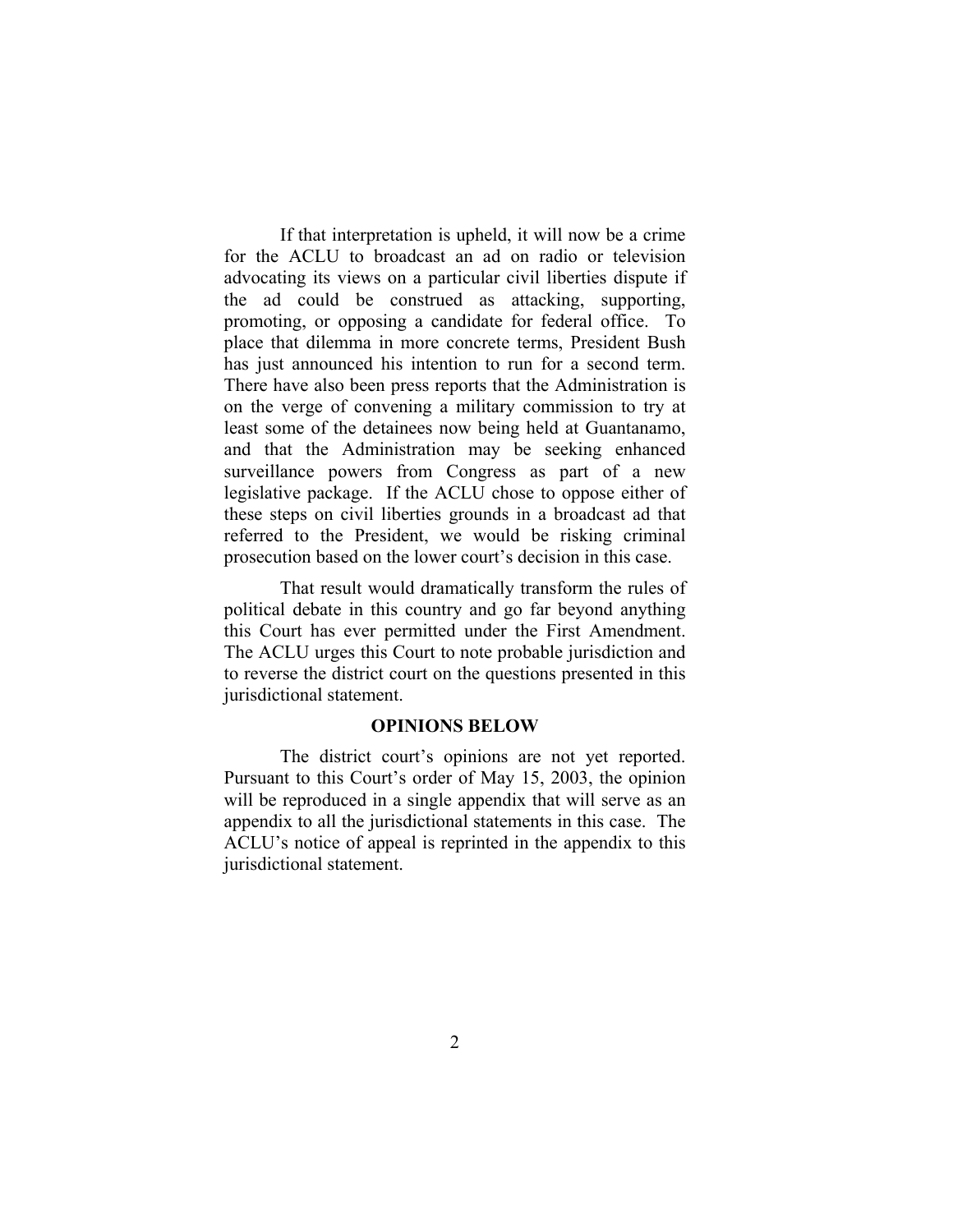#### **JURISDICTION**

The district court entered judgment on May 2, 2003. The ACLU filed its timely notice of appeal on May 7, 2003. This Court has appellate jurisdiction pursuant to  $\S$  403(a)(3) of the BCRA.

#### **PERTINENT STATUTORY PROVISIONS**

The Bipartisan Campaign Reform Act of 2002 (BCRA), Pub. L. No. 107-155, 116 Stat. 81, is reprinted in full in the appendix to the jurisdictional statement of appellants McConnell, et al. Sections 201, 202, 203, 204, and 214 of the BCRA are set forth in the appendix to this jurisdictional statement.

#### **STATEMENT OF THE CASE**

1. This litigation arises from plaintiffs' challenge to various provisions of the BCRA, including the soft money restrictions embodied in Title I and the issue advocacy restrictions embodied in Title II. As part of the *McConnell*  complaint filed in the district court, the ACLU specifically alleged that its First Amendment right to speak out on issues of concern to the organization and its members was violated by the broad definition of "electioneering communications" set forth in the BCRA.

Prior to passage of the BCRA, corporations and unions were free to engage in political speech so long as the speech did not expressly advocate the election or defeat of a clearly identified candidate. *See Buckley v. Valeo*, 424 U.S. 1, 45 (1976). Moreover, even this restriction did not apply to nonprofit, ideological corporations that satisfied the criteria set forth in *FEC v. Massachusetts Citizens for Life*, 479 U.S. 238 (1986). The BCRA dramatically expanded this regulatory regime by extending the ban on corporate and union expenditures to all "electioneering communications."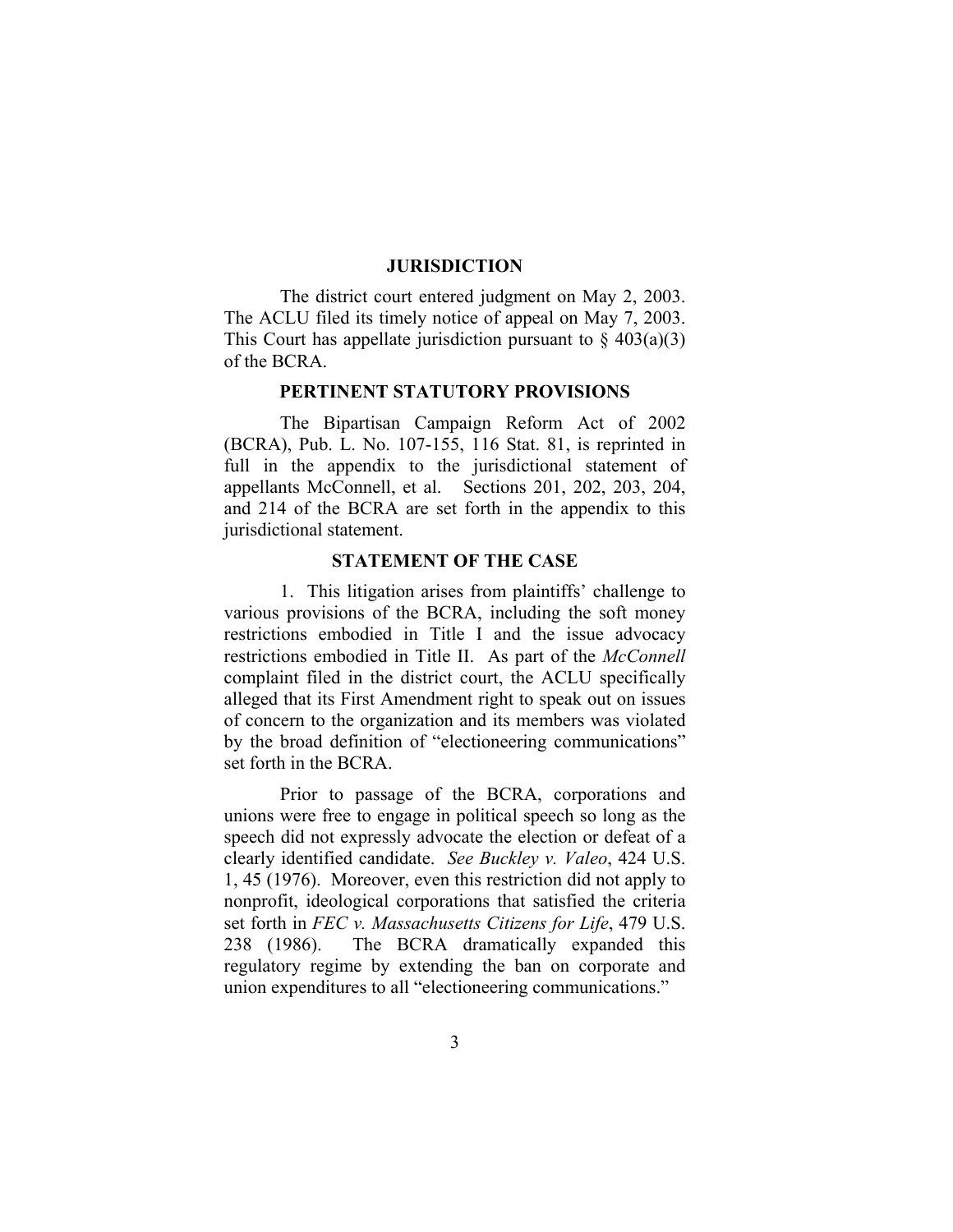Congress provided two definitions of the term "electioneering communications" in § 201. Under the primary definition, an "electioneering communication" means any broadcast, cable, or satellite communication that: (a) refers to a clearly identified candidate for federal office; (b) is made within 60 days of a general election or 30 days of a primary election; and (c) is targeted to the relevant audience (except in the case of the President or Vice-President where there is no targeting requirement). App. 4a.

Congress also anticipated that the primary definition might not be sustained. It therefore provided a fallback definition that applies only if the primary definition is invalidated. In contrast to the primary definition, the fallback definition is not limited to the period preceding an election. Rather, it prohibits at any time a broadcast, cable, or satellite communication that "promotes or supports a candidate for [federal] office, or attacks or opposes a candidate for that office (regardless of whether the communication expressly advocates a vote for or against a candidate)." In addition, the communication must be "suggestive of no plausible meaning other than an exhortation to vote for or against a specific candidate." App. 5a.

Under § 203(a), corporations and unions are barred from using their general treasury funds to engage in "electioneering communications." However, this apparently absolute prohibition is modified by  $\S$  203(b), the so-called Snowe-Jeffords Amendment. Pursuant to Snowe-Jeffords, nonprofit corporations that qualify under  $\S$  501(c)(4) of the Internal Revenue Code, like the ACLU, are permitted to engage in "electioneering communications" if those communications are funded entirely by individual contributions and if the organization discloses its donors of \$1,000 or more and makes detailed financial disclosure reports once its expenditures for electioneering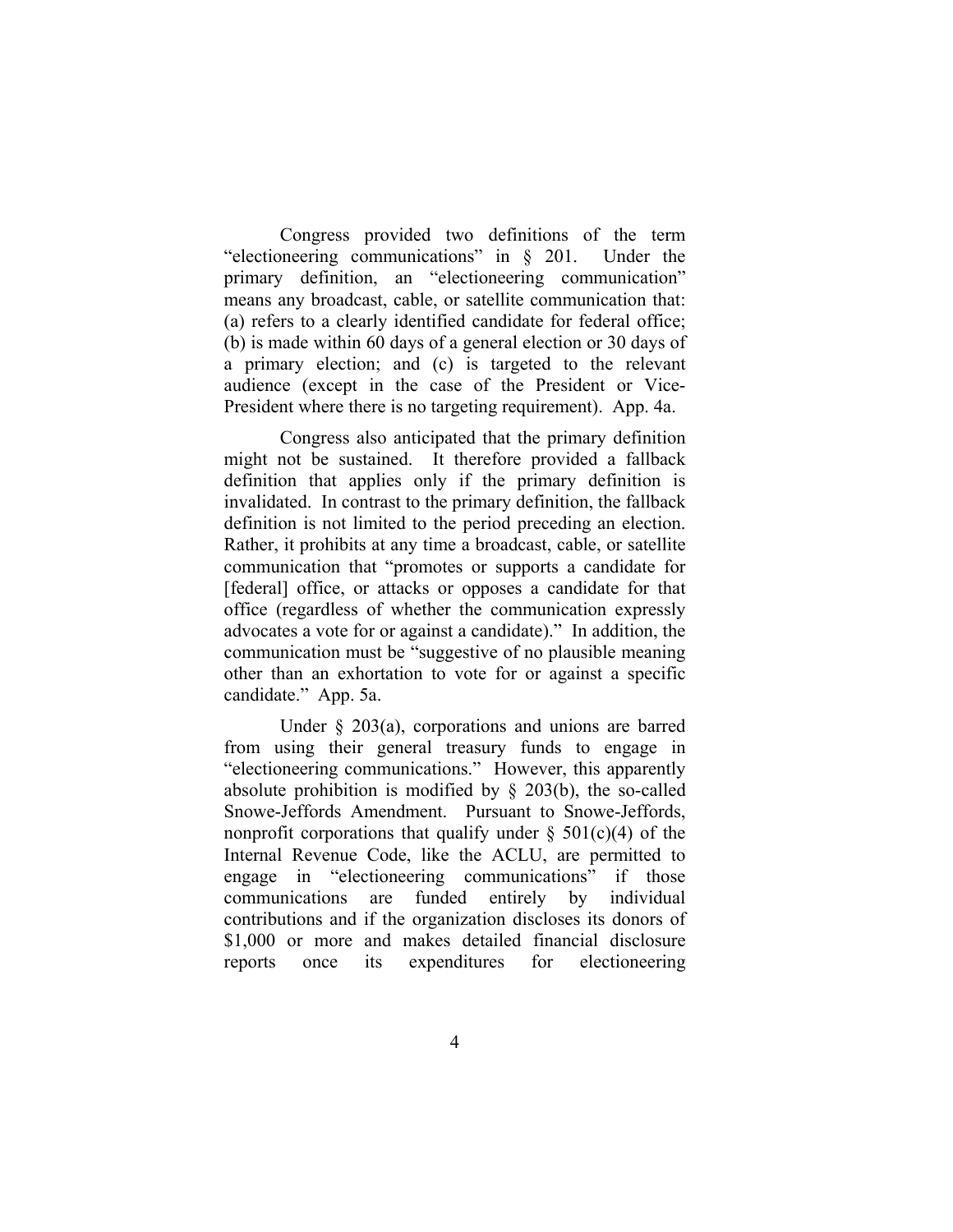communications exceed \$10,000 in any calendar year. App.  $8a<sup>1</sup>$ 

As the last piece of this statutory puzzle, Congress adopted § 204 of the BCRA, known as the Wellstone Amendment, which revokes the exception that the Snowe-Jeffords Amendment ostensibly provides. App.  $10a<sup>2</sup>$  $10a<sup>2</sup>$  $10a<sup>2</sup>$  In short, the statute that emerged from Congress prohibits all unions and corporations - including nonprofit and nonpartisan corporations like the ACLU - from using their general funds to pay for any broadcast ad that names a clearly identified candidate within the 30/60 day window preceding federal elections.

Finally, in § 214 of the BCRA, Congress tightened the rules on coordinated expenditures (which are treated as contributions) by repealing the existing FEC regulations and then instructing the FEC to issue new regulations that do not require "agreement or formal collaboration," and that specifically address "payments for communications made . . . after substantial discussion about the communication with a candidate or political party." App.  $11a$ <sup>[3](#page-10-2)</sup> Pursuant to § 202 of the BCRA, moreover, this reconception of the coordination rules applies not only to express advocacy but to all speech now embraced by the expanded definition of "electioneering communications."

<span id="page-10-0"></span><sup>&</sup>lt;sup>1</sup> The Snowe-Jeffords exception also applies to "political organizations" organized under § 527 of the Internal Revenue Code. BCRA § 203(c)(2).

<span id="page-10-1"></span> $<sup>2</sup>$  It is not clear why Congress did not simply repeal the Snowe-Jeffords</sup> Amendment when it adopted the Wellstone Amendment. The intent of the Wellstone Amendment is nonetheless plain. It states that the exemption authorized by the Snowe-Jeffords Amendment "shall not apply in the case of a targeted communication that is made by an organization described in" the Snowe-Jeffords Amendment. In other words, the Snowe-Jeffords Amendment is rendered a nullity because it no longer applies to the organizations it was meant to cover.

<span id="page-10-2"></span>The FEC published its new regulations on January 3, 2003. *See* 68 Fed. Reg. 421.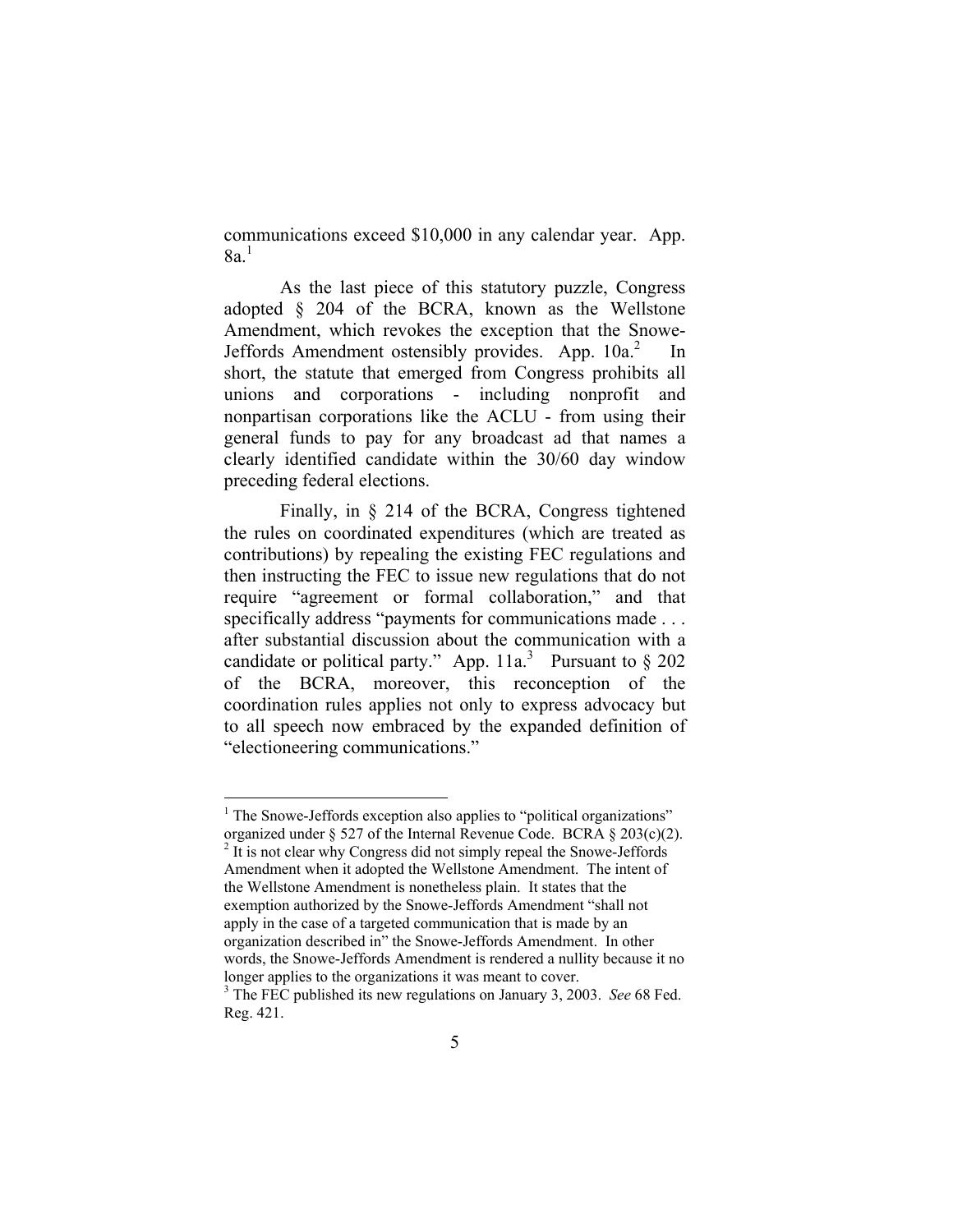2. By a 2-1 vote, in a nearly 1700 page decision, the district court struck down the primary definition of "electioneering communications" contained in § 201 of the BCRA as an overbroad restriction on constitutionally protected speech. The district court also struck down a critical portion of the fallback definition as unconstitutionally vague. The district court nonetheless concluded that the remaining portion of the fallback definition could stand on its own, and was neither vague nor overbroad.

As a result, the district court wound up sustaining a definition of "electioneering communications" that is broader in many ways than the definition it struck down as overbroad, that is vaguer in many ways than the definition it struck down as too vague, and that does not resemble the test for "electioneering communications" that Congress adopted as either its primary or its fallback definition.[4](#page-11-0)

Judge Leon's opinion was dispositive on the Title II questions.<sup>5</sup> While recognizing that a prohibition on broadcast ads that refer to a clearly identified candidate within 30 days of a primary election or 60 days of a general election has the benefit of clarity, he concluded that it "sweeps so broadly that it captures too much First Amendment protected speech . . ." Leon Mem. op. at 74. Quoting from a declaration submitted by Laura Murphy, director of the ACLU's Washington Office, Judge Leon noted that "[t]he 60 days before a general election and 30

<span id="page-11-0"></span><sup>&</sup>lt;sup>4</sup> The district court also ruled on numerous other provisions of the BCRA, which we do not address here because they are beyond the scope of the questions presented in this jurisdictional statement. Those other rulings, however, have been presented to the Court in other jurisdictional statements filed by the numerous parties to this litigation.

<span id="page-11-1"></span> $<sup>5</sup>$  In Judge Henderson's view, both the primary and fallback definitions of</sup> "electioneering communications" are unconstitutional in their entirety. Judge Kollar-Kotelly, on the other hand, argued that the primary definition is consistent with the First Amendment and reluctantly endorsed the fallback definition only to ensure that at least some portion of Title II was sustained.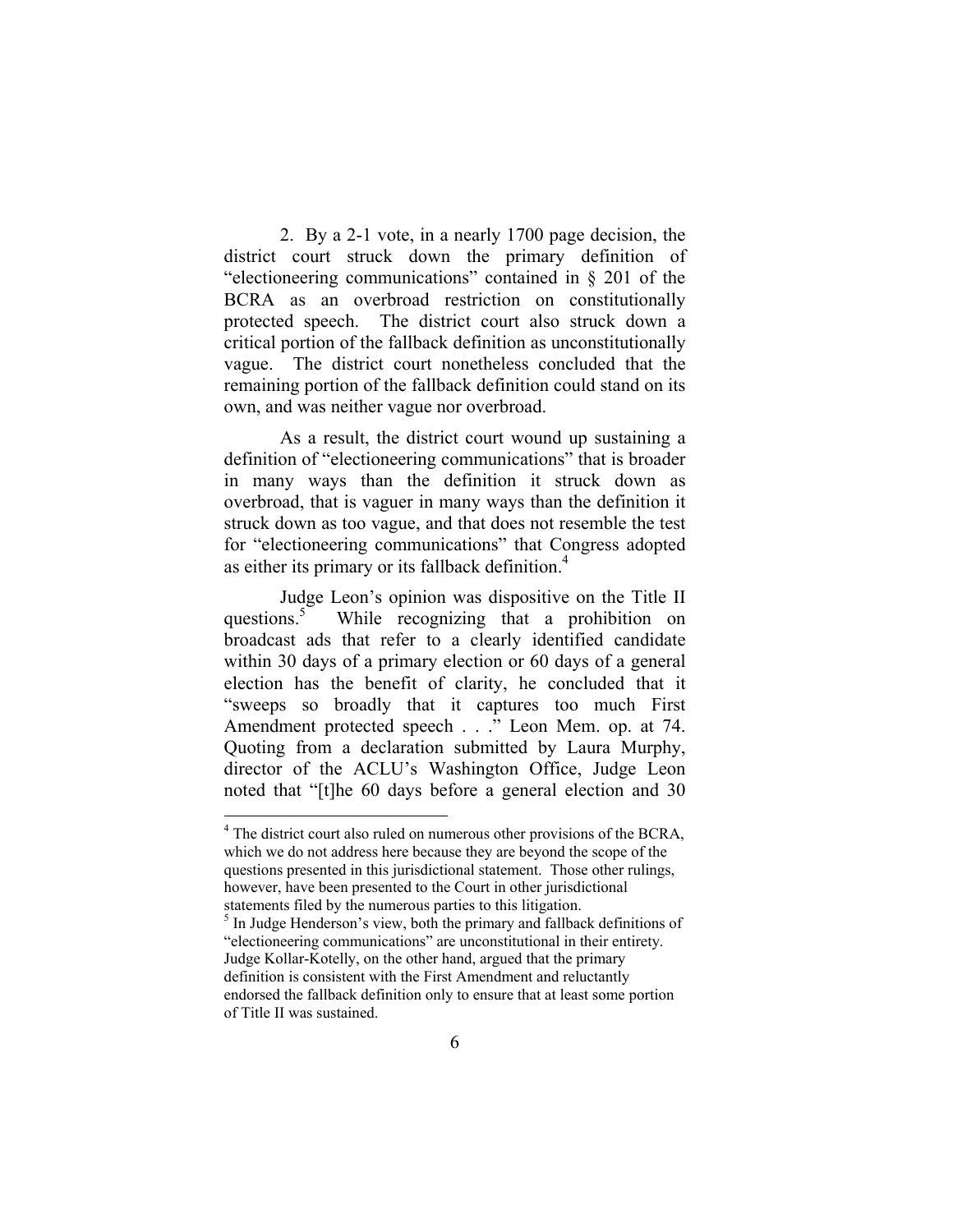days before a primary . . . are often periods of intense legislative activity. During election years, the candidates stake out positions on virtually all the controversial issues of the day. Much of this debate occurs against the backdrop of pending legislative action or executive branch initiatives." *Id.* at 75. He further recognized that the electorate is often most attentive in the period preceding an election, *id.* at 76, and that the mere fact "that issue advertisements mention the name of a candidate . . . does not necessarily indicate, let alone prove, that the advertisement is designed for electioneering purposes." *Id.* at 77.

Having found the primary definition of "electioneering communications" to be unconstitutional, Judge Leon then turned his attention to the backup definition. He began his discussion by rejecting the claim that a prohibition on broadcasts ads that "promote," "support, "attack," or "oppose" a candidate for federal office is unconstitutionally vague. According to Judge Leon, a person of ordinary intelligence reading those words would understand what could or could not be said in a broadcast ad without running afoul of the criminal prohibitions of the BCRA. *Id.* at 91-92[6](#page-12-0)

Congress, apparently, had more concerns about the scope and ambiguity of this fallback definition than Judge Leon. It therefore attached a limiting principle to its fallback definition of an electioneering communication, stipulating that it would only apply to broadcast ads that were "suggestive of no plausible meaning other than an

1

<span id="page-12-0"></span><sup>&</sup>lt;sup>6</sup> Judge Leon reached this conclusion despite the fact that undisputed evidence in the record demonstrated that even the most avid advocates of the BCRA often disagreed on whether a particular ad should be characterized as a genuine issue ad or a so-called "sham ad." As Judge Kollar-Kotelly noted in her concurring opinion, "[t]he expert testimony in this case . . . illustrates how one person's genuine issue advertisement can be another's electioneering commercial." Kollar-Kotelly Mem. op. at 345 (Factual Finding 2.12.12).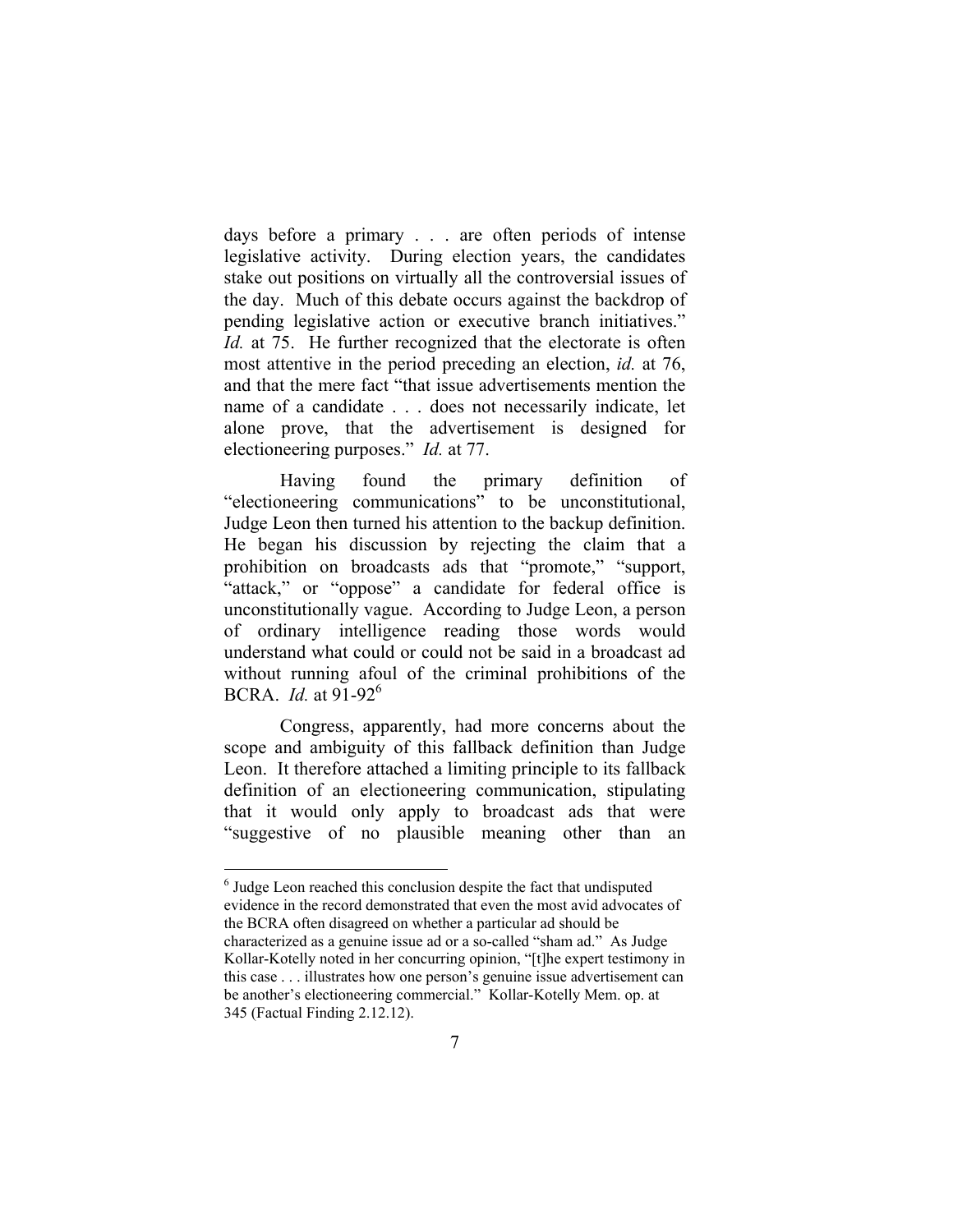exhortation to vote for or against a specific candidate." Paradoxically, Judge Leon was more troubled by this limiting language, which he found to be unconstitutionally vague and likely to produce a chilling effect on constitutionally protected speech. *Id.* at 93.Unable to uphold the fallback definition as written, Judge Leon chose to sever the offending language, *id.* at 94, leaving in place a definition of "electioneering communications" that Congress itself had felt constrained to narrow, and that lacks even the temporal limitations of the primary definition that he had previously declared unconstitutionally overbroad.

Judge Leon's approach to the fallback definition was reluctantly joined by Judge Kollar-Kotelly. But Judge Leon joined with Judge Henderson in ruling that the Wellstone Amendment, § 204 of the BCRA, was unconstitutional as applied to nonprofit organizations that engage in issue advocacy and that meet the criteria set forth in *FEC v. Massachusetts Citizens for Life, Inc.*, 479 U.S. 238 (1986)(MCFL). Corporations that qualify for the "MCFL" exception therefore retain the benefit of the Snowe-Jeffords Amendment under the district court's decision. As a result, they are free to engage in otherwise prohibited 'electioneering communications" if they comply with the strict and burdensome disclosure and reporting requirements of § 201, and if they pay for their "electioneering communications" entirely with individual contributions. *Id.* at 97. On the other hand, nonprofit corporations that do not qualify for an "MCFL" exception remain subject to the Wellstone Amendment, and thus are barred from engaging in "electioneering communications" unless they are willing to create a separate political action committee, or PAC. *Id.* at 97-98.

Lastly, the district court upheld the extension of coordination rules, which were originally intended to distinguish between express advocacy that is independent of a candidate and express advocacy that is coordinated with a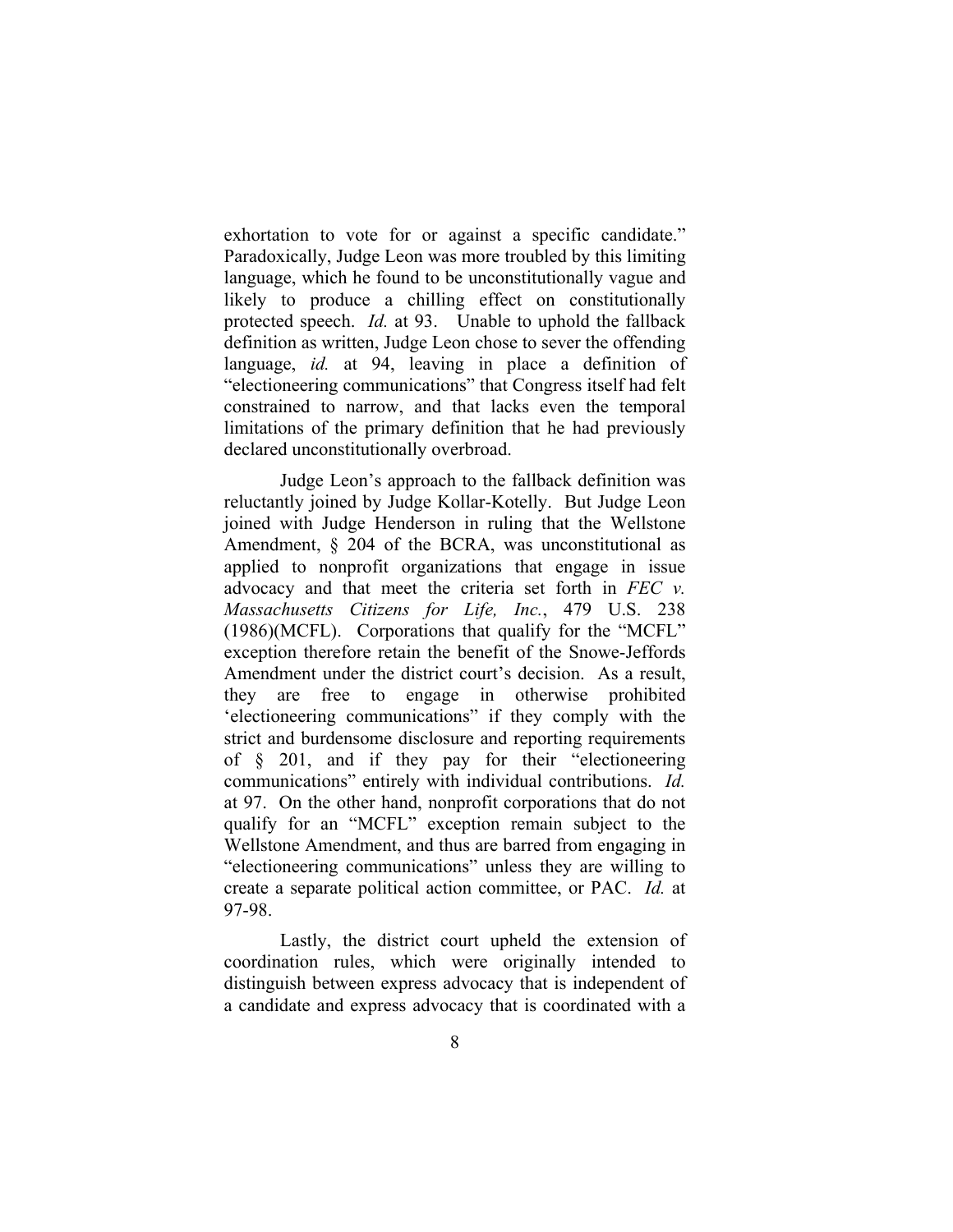candidate and thus properly treated as a contribution, to all "electioneering communications." Accordingly, the district court found that § 202 of the BCRA is facially constitutional. *Per curiam op. at 138-40.*Plaintiffs remaining challenges to § 214 and its expanded conception of coordination were largely dismissed as premature and nonjusticiable. *Id.* at 145-68.

3. As construed by the district court, Title II of the BCRA will substantially abridge the First Amendment rights of the ACLU and the members it represents. Since it's founding in 1920, the ACLU has given voice to and embodied the expressive association of hundreds of thousands and perhaps millions of individual Americans who share its beliefs and subscribe to its principles. With over 400,000 members nationwide today, the ACLU is perhaps the most well known civil liberties organization in the country. Its work amplifies the voices of all of its members, supporters and contributors.<sup>7</sup>

<span id="page-14-0"></span><sup>&</sup>lt;sup>7</sup> The ACLU is a voluntary membership organization constituted under  $501(c)(4)$  of the Internal Revenue Code. Membership dues to the ACLU are not tax deductible. The basic membership fee is \$35, though many members contribute more than that. There is also a reduced-fee membership available for students and other low-income individuals. Membership dues accounted for \$9,393,948 of the \$13,625,051 contributed to the organization by individuals in 2001. Only 212 individuals contributed more than \$1000. Although the ACLU does not maintain records on the corporate status of non-individual donors, less than \$85,000 of the ACLU's total revenues was contributed by entities such as businesses and other organizations in 2001. This constitutes less than 1% of the ACLU's budget. None of the contributions from businesses exceeded \$500. Total annual contributions from labor organizations over the last 10 years have never exceeded \$5000. Total contributions from political parties over the same 10 year period were \$330. In sum, contributions from non-individual donors represent an insignificant percentage of the ACLU's total annual funding. See Declaration of Anthony Romero,  $\sqrt{7}$  6: 3 PCS, ACLU 3. Mr. Romero is the Executive Director of the ACLU.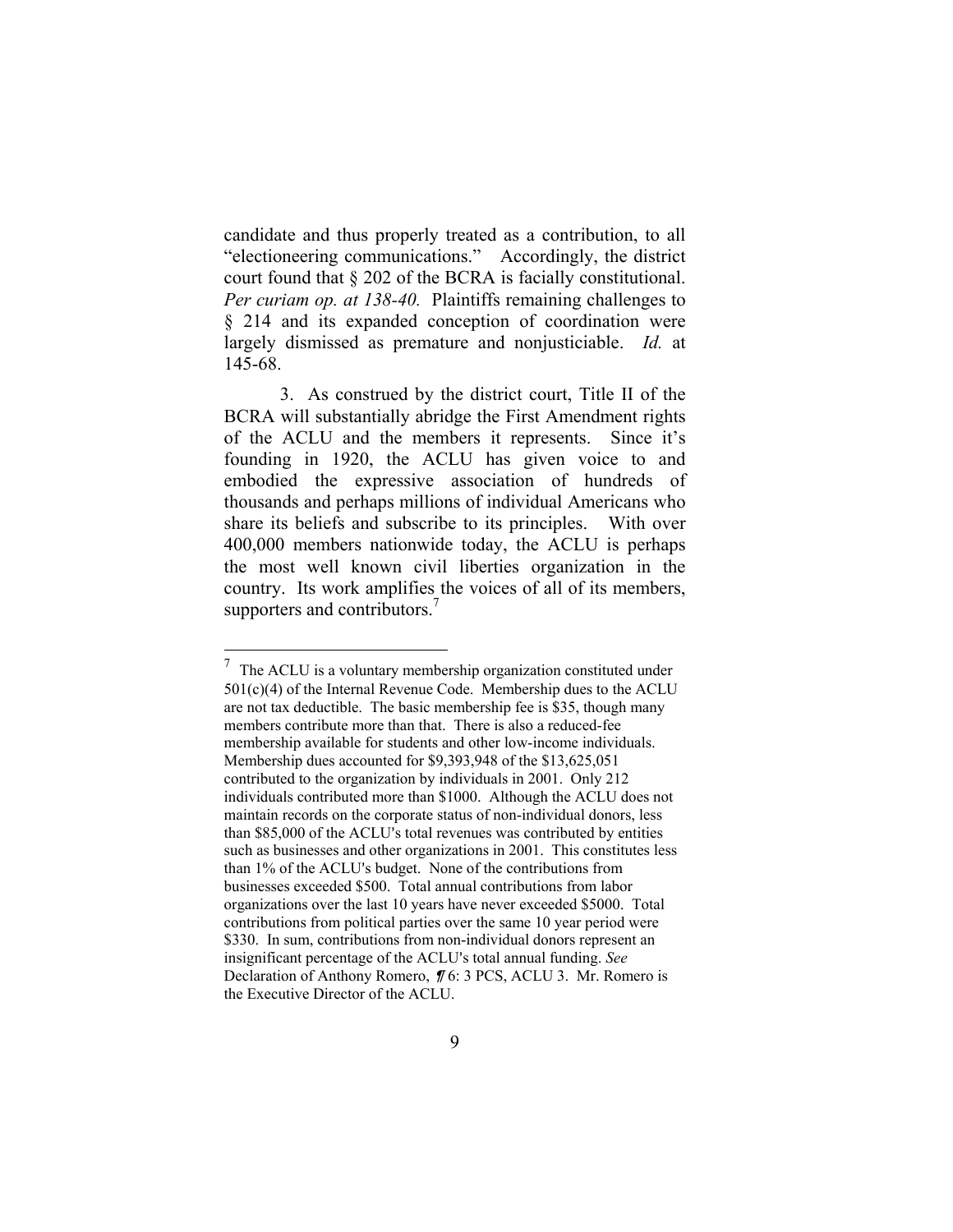<span id="page-15-0"></span>The ACLU has never taken a position in a partisan political election, never contributed a dollar to a political campaign or party, never formed a political action committee or "PAC" or affiliated with one, and has gone to great lengths to maintain its rigorously non-partisan stature. Being subject to the Federal Election Campaign Act (FECA) would be fundamentally inconsistent with the ACLU's mission and identity as a nonpartisan organization and would also have serious ramifications for the organization's members and contributors whose identities would have to be disclosed. Many ACLU members and donors request explicit assurances that their membership will remain confidential and that their contributions will remain anonymous, and the ACLU has consistently defended that right under the First Amendment. *See* Romero Declaration, ¶ 5: 3 PCS, ACLU 2.

Because it is a non-partisan organization that does not endorse or support candidates, *all* of the ACLU's advocacy is focused on issues. Yet, ever since the enactment of FECA approximately 30 years ago, the ACLU has been forced to resist efforts to stifle its own speech and the speech of other issue organizations through the overzealous application of overbroad campaign finance laws. For three decades, the ACLU has been at the forefront of the public debate over campaign finance (including our support of a program of full and fair public financing), and has been involved in most of the major litigation testing the constitutional limits of the effort to restrict political speech in the name of campaign finance reform.[8](#page-15-0)

<sup>8</sup> Most prominently, the ACLU was co-counsel in *Buckley*, and its New York affiliate appeared as a party. The ACLU, however, has participated in numerous other campaign finance cases, both before and after *Buckley. See United States v. National Committee for Impeachment*, 469 F.2d 1135 (2d Cir.1972); *American Civil Liberties Union v. Jennings*, 366 F. Supp. 1041 (D.D.C. 1973)(three-judge court), *vacated as moot sub nom, Staats v. American Civil Liberties Union*, 422 U.S. 1030 (1975); *California Medical Association v. FEC,* 453 U.S. 182 (1981); *Brown v. Socialist*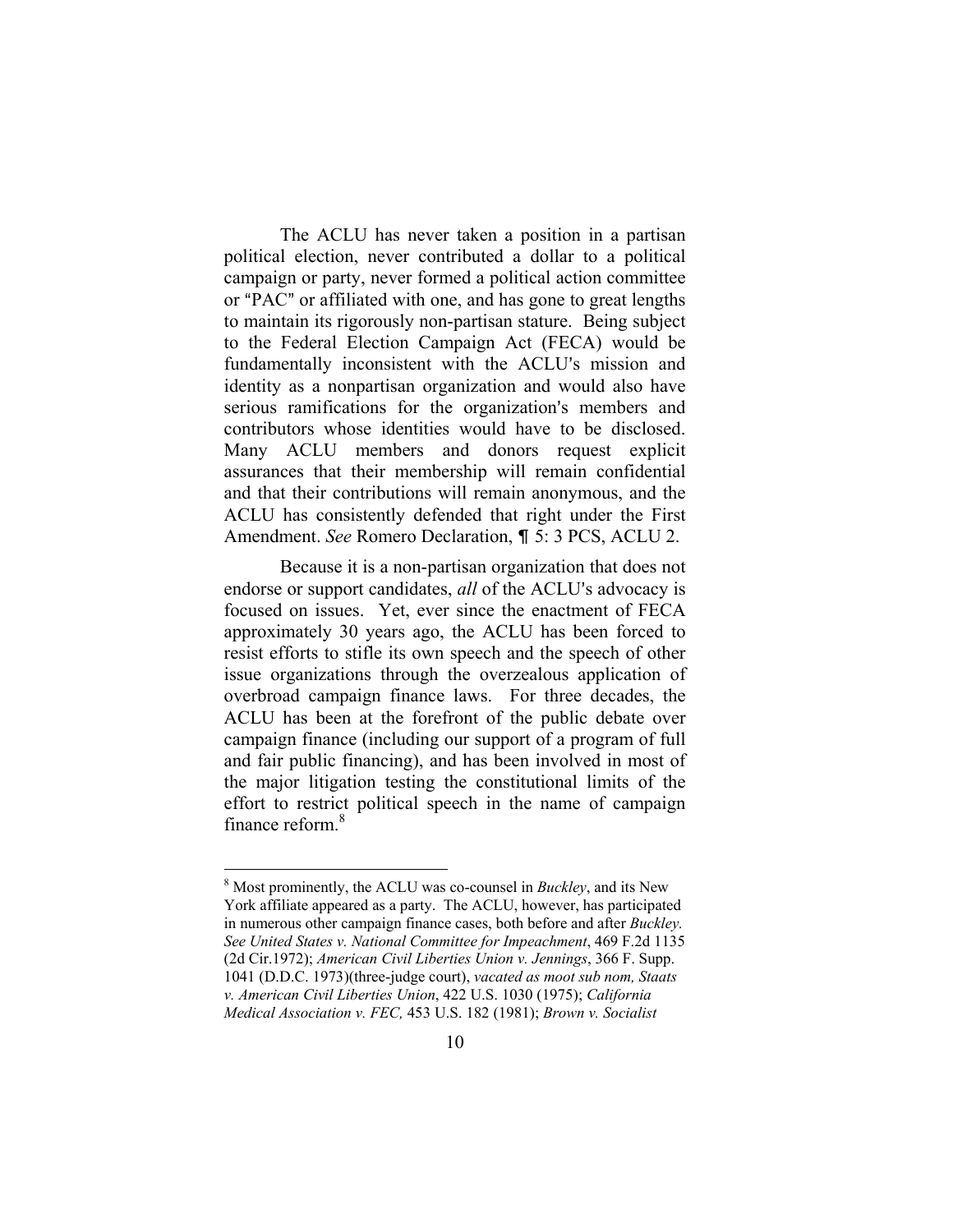On an almost daily basis, the ACLU engages in public commentary on the actions of federal officials, many of whom will be standing for election. *See* Declaration of Laura Murphy,  $\P\P$  4-12: 3 PCS, ACLU 7-12. Like other advocacy groups, the ACLU conveys its message through multiple mediums, including the internet, direct mail campaigns, membership drives, press releases, news conferences, public appearances, pamphlets and other publications that refer to, praise, criticize, describe or rate the conduct or actions of clearly identified public officials. ACLU communications referring to a candidate for elective office are not made for the purpose of influencing the election or defeat of that candidate. The timing of those communications is a function of the timing of debate over the legislation or issue under consideration. *See* Romero Declaration  $\P$  3: 3 PCS, ACLU 1-2.

 The success of the ACLU is also dependent on broadcast media that report on the organization's activities on an almost streaming basis. The organization is at the front line of many controversial issues, and its views are often sought. But the ACLU cannot always rely on the news media to report its activities or to present its views accurately or completely. Because exclusive reliance on such "earned" media" is not sufficient, the ACLU has turned to the use of paid media in an effort to ensure that the organization's views are heard in an accurate and balanced way. For example, the ACLU paid for a series of radio and newspaper ads directed at Speaker of the House Dennis Hastert during his March

*Workers* '74 Campaign Committee 459 U.S. 87 (1982); *FEC v. National Conservative Political Action Committee* 470 U.S. 480 (1985); *FEC v. Massachusetts Citizens for Life,* 479 U.S. 238 (1986); *Austin v. Michigan State Chamber of Commerce* 494 U.S. 652 (1990); *McIntyre v. Ohio Elections Commission,* 514 U.S. 334 (1995); *Colorado Republican Federal Campaign Committee v. FEC* 518 U.S. 604 (1996); *Nixon v. Shrink Missouri Government PAC* 528 U.S. 377 (2000); *FEC v. Colorado Republican Federal Campaign Committee* 533 U.S. 431 (2001)*.*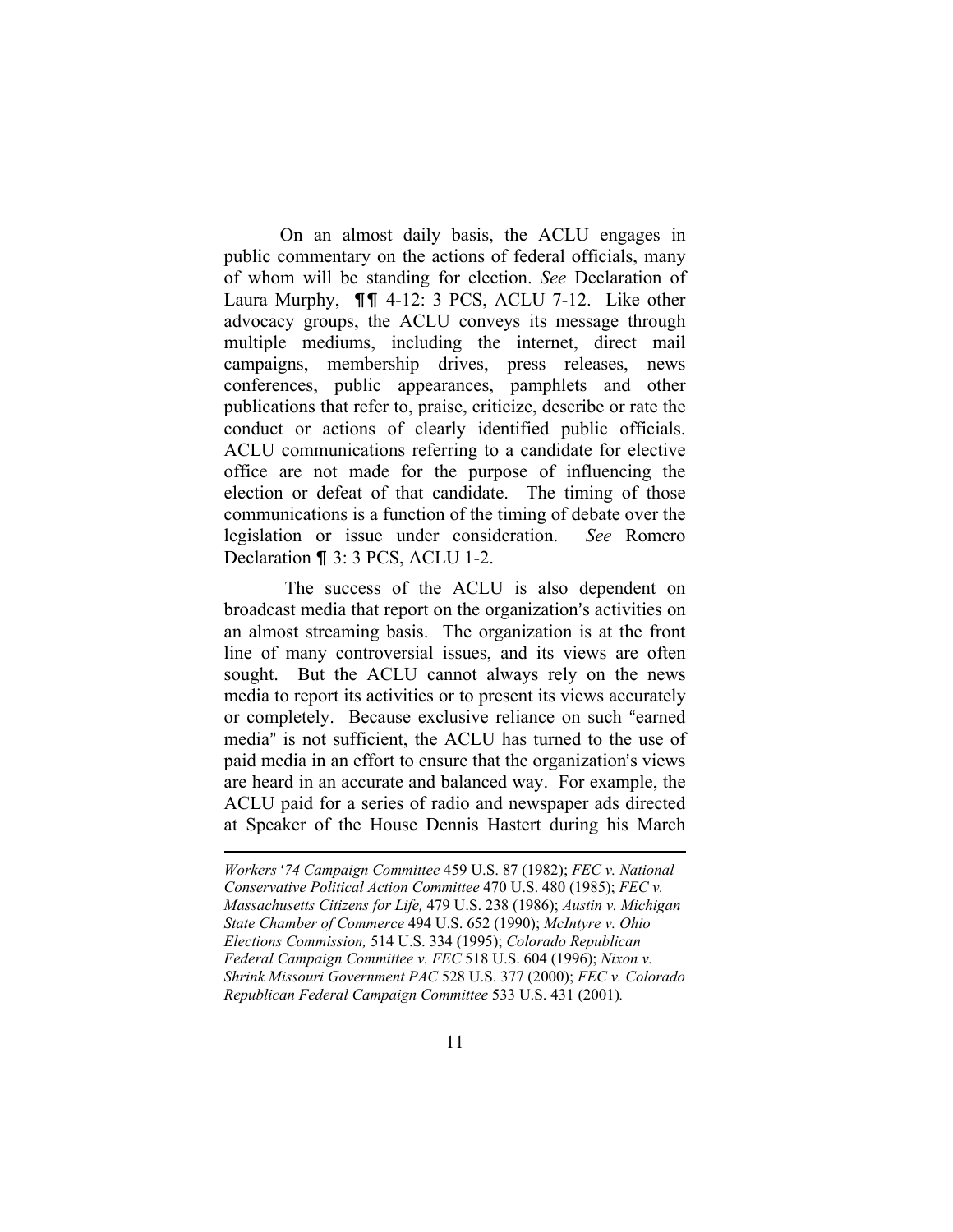2002 primary election. The ads had two purposes. First, they criticized the Speaker for failing to bring the Employment Non-Discrimination Act (ENDA) to the floor of the House of Representatives. At that point, ENDA was actively being considered in the Senate after the legislation had been stalled in the House for some time. The ACLU hoped the ad would be a catalyst to help bring the legislation up for a vote. In addition, the BCRA was then being debated in Congress. The radio and print ad campaign was intended to highlight the impact of Title II on groups like the ACLU, and to dramatize that the ACLU's radio spots would become criminal once Title II was enacted. As the ACLU pointed out at the time, the Hastert broadcast ads would have been illegal under the BCRA because they referred to Speaker Hastert and were aired in his district within 30 days of his primary election, even though he was running unopposed. *See* Murphy Declaration,  $\P$  10: 3 PCS, ACLU 10-11.

Since passage of the BCRA, the ACLU has launched a media campaign to address the many civil liberties issues that have arisen in the past twenty months as the country struggles to maintain our tradition of freedom while responding effectively to the threats posed by international terrorism. *See* Murphy Declaration ¶10:3 PCS, ACLU 10-11. As part of this campaign, the ACLU is prepared to take out additional broadcast ads consistent with a broader media strategy. Romero Declaration, **1** 8: 3PCS, ACLU 4. Such media efforts - paid and earned, broadcast and print - are essential to creating a climate of opinion favorable to civil liberties. And because such communications typically concern legislative or executive policies, they frequently refer by name to current officeholders and candidates, including the President. *See* Murphy Declaration, ¶ 8: 3 PCS, ACLU 9. Title II's ban on "electioneering communications" would effectively mute much of this speech by the ACLU.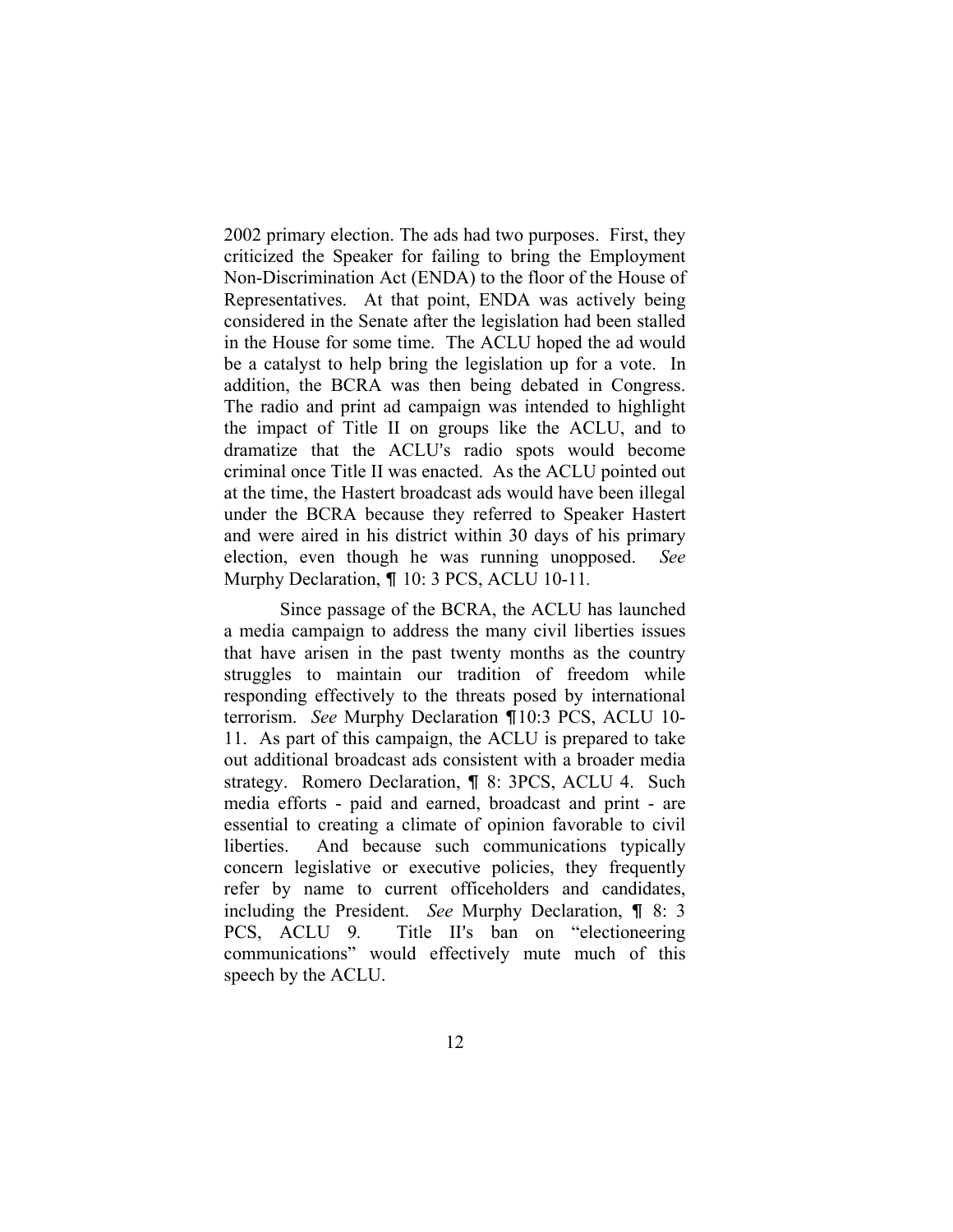It is important to emphasize that whether measured by the 30/60 day rule struck down by the district court or the broader rule it upheld, election years are often periods of intense legislative activity, as the district court recognized. During the 2002 election cycle, for instance, legislation creating a new federal Department of Homeland Security was under consideration during this pre-election period. The ACLU took out a full page advertisement in Congress Daily and CQ Monitor on September 30, 2002, urging Congress to safeguard civil liberties in connection with its consideration of the "Gramm-Miller" and "Lieberman" versions of the Homeland Security legislation. A copy of the ad is attached to the Declaration of Laura Murphy: 3 PSC, ACLU 19. During the fall 2000 elections, dozens of critical legislative issues were pending in Congress during the 60 day general election blackout period. *See* Chart summarizing "Bills of Interest to the ACLU in the  $106<sup>th</sup>$  Congress During the 60 Days Prior to the November General Election." 3 PCS, ACLU 20-22. Thus, it is not unusual for the ACLU 's legislative and issue advocacy to be most intense during an election year, especially in the days leading up to the election. Yet this is precisely when Title II forces the ACLU to be silent.

The impact of Title II on the ACLU goes beyond the harm caused by the direct ban on broadcast communications. Even if the ban on "electioneering communications" violates the First Amendment, facially or as applied to the ACLU, § 201 of the BCRA still requires organizations like the ACLU to disclose the identity of their \$1,000 donors as the price for taking out broadcast ads. Any such disclosure requirement not linked to candidate contributions or express advocacy would violate longstanding First Amendment rules designed to protect anonymous political speech and the right to associate with controversial political groups.

Finally, Title II will negatively affect the ACLU's legislative advocacy in other ways, as well. The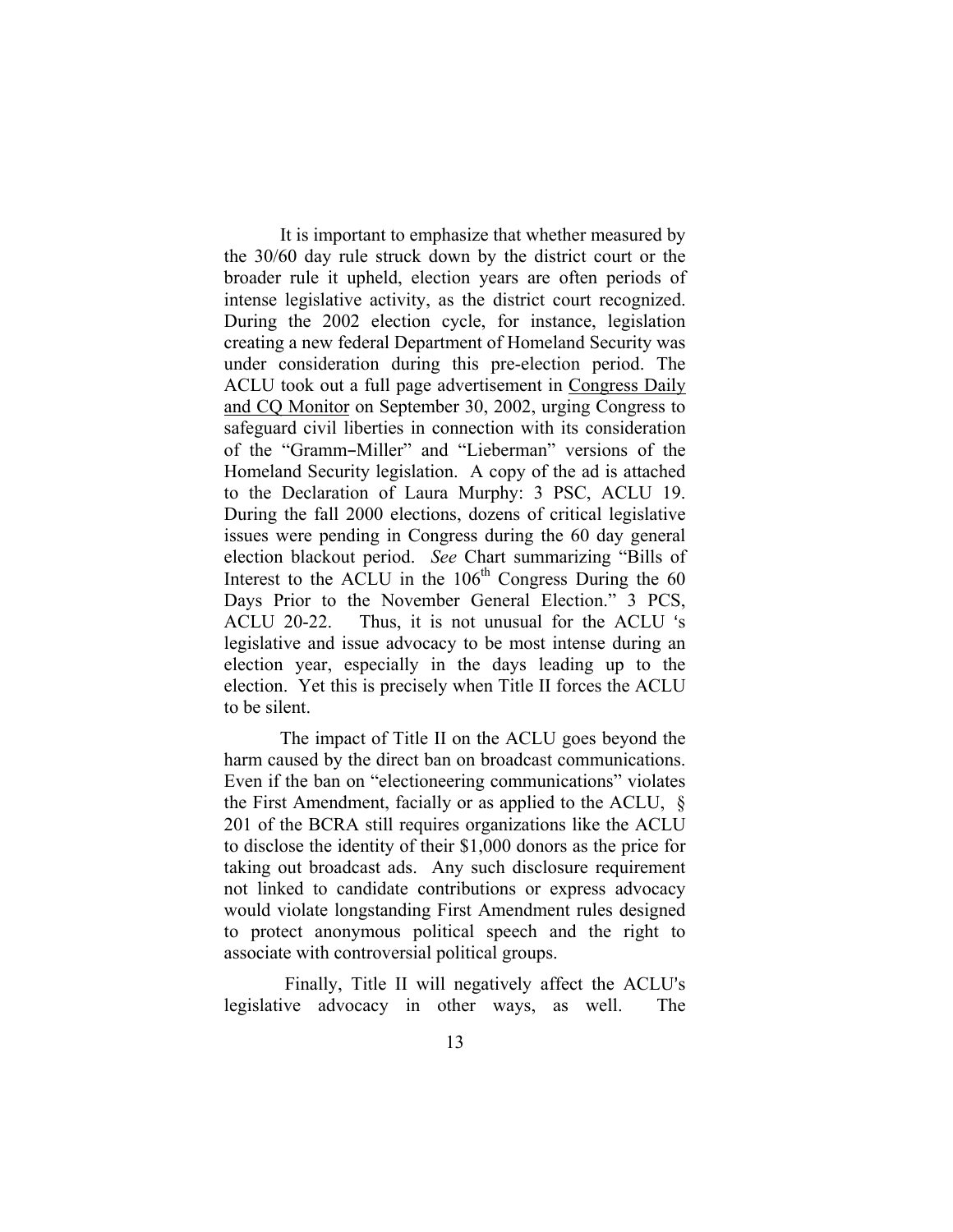organization's legislative efforts include many activities directly associated with lobbying. The ACLU regularly meets, speaks or corresponds with members of Congress and Executive Branch officials concerning proposed or pending legislation or executive action that may affect civil liberties. For instance, following September 11, 2001, the ACLU has had numerous direct contacts with members of both the House of Representatives and the Senate urging restraint in the rush to adopt legislation giving the Department of Justice and other federal agencies sweeping law enforcement powers curbing important civil liberties. The ACLU also routinely testifies before Congress, conducts staff briefings for Congress, and provides members with ACLU position papers. *See* Murphy Declaration, **11** 3-4: 3 PCS, ACLU 6-7. By eliminating the link between express advocacy and coordination, §§ 202 and 214 of the BCRA have a chilling effect on these legislative activities even though the ACLU does not, and never has, coordinated its activities with elected officials for the purpose of influencing elections. *See* Murphy Declaration¶ 7: 3 PCS, ACLU 8-9.

#### **THE QUESTIONS PRESENTED ARE SUBSTANTIAL**

Under any conception of the First Amendment, the ability of organizations like the ACLU to engage in public debate on critical issues of the day through any medium it deems appropriate, including broadcast ads, lies at the very core of constitutionally protected speech. In its zeal to close what they perceived to be loopholes in the current system of campaign financing, advocates of the BCRA attempted to address the problem of so-called "sham" issue ads by adopting a prophylactic rule that barred all broadcast ads by even nonprofit organizations in the period preceding an election if the ads simply mentioned the name of a federal candidate. The district court, to its credit, recognized that such prophylactic rules have no place in our First Amendment jurisprudence. Unfortunately, the solution crafted by the district court is equally flawed because it rests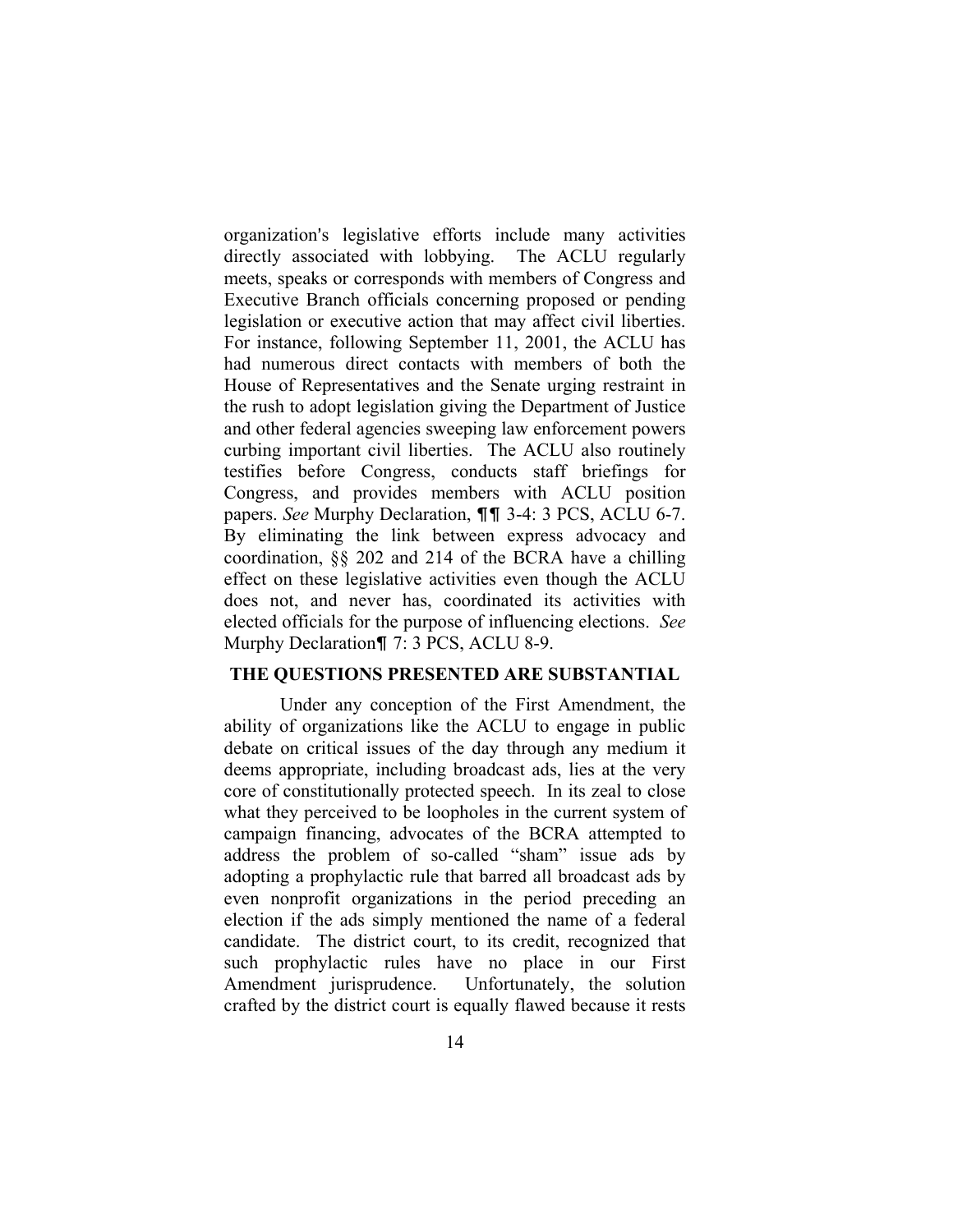on a definition of "electioneering communications" that is hopelessly vague, except insofar as it clearly prohibits advocacy groups like the ACLU from using broadcast ads to question the policy positions of public officials who also happen to be running for office. And, in an era of nearly perpetual campaigns, that means most public officials most of the time.

This Court has often stressed the need for "sensitive tools" when legislating in a First Amendment context. *E.g., Speiser v. Randall*, 357 U.S. 513, 525 (1958). Those sensitive tools are entirely missing from the restrictions on issue advocacy contained in Title II of the BCRA, and upheld by the district court. An ad by the ACLU criticizing a proposal put forward by President Bush or any of the announced Democratic candidates on civil liberties grounds is treated no differently than an ad by General Motors expressly advocating the election or defeat of a specific candidate. Both are equally prohibited despite the fact that the ACLU's funds are derived entirely from members and contributors rather than shareholders and customers, and we have never taken a partisan position in our eight-decade history.

Under the fallback definition of "electioneering communications" crafted by the district court, this prohibition would go into effect immediately and would remain in effect throughout the 2004 election cycle and thereafter. Under the primary definition of "electioneering communications" adopted by Congress, the blackout period would perhaps be shorter but it would cover the period preceding a primary or general election when almost everyone agrees the public is most attentive. Neither prospect is consistent with "our profound national commitment to the principle that debate on public issues should be uninhibited, robust, and wide-open, and that it may well include vehement, caustic, and sometimes unpleasantly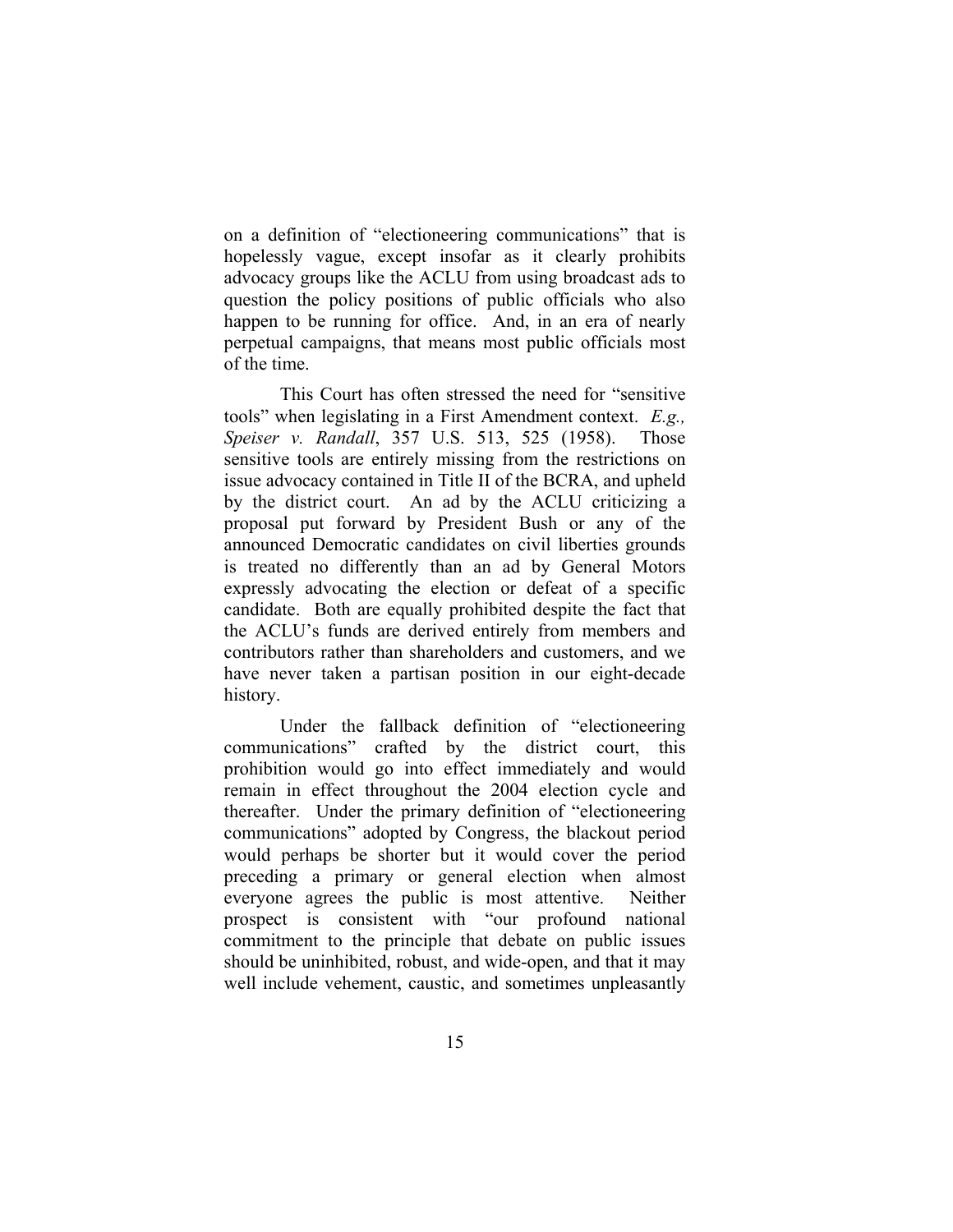sharp attacks on government and public officials." *New York Times Co. v. Sullivan*, 376 U.S. 254, 270 (1964).

The response that the ACLU can continue to engage in whatever speech it wants by forming a PAC is no response at all. There is a reason that the ACLU has never created a PAC: we are not a partisan organization and do not choose to present ourselves as one. We cannot and should not be forced to recharacterize our organization or its basic mission in order to engage in constitutionally protected speech. *See Wooley v. Maynard*, 430 U.S. 705 (1977)(the First Amendment protects against both compelled speech and silenced speech). Nor is it a sufficient answer to say that the ACLU may qualify as a "MCFL" organization and thus be entitled, at least in the district court's view, to an exemption from the general ban against corporate "electioneering communications." It is not clear that the ACLU will in fact qualify as a "MCFL" corporation so long as we continue to receive even a de minimus amount of contributions from sources other than individuals.<sup>[9](#page-21-0)</sup> Moreover, the "MCFL" exception was crafted to permit ideological organizations to engage in express advocacy, not to impose a regime of disclosure and reporting requirements when such organizations engage in issue advocacy.

1

<span id="page-21-0"></span><sup>&</sup>lt;sup>9</sup> Under recently adopted FEC regulations, a  $\S 501(c)(4)$  corporation that receives no funds whatsoever from corporate or union sources may be removed from the ban on broadcast communications. The ACLU does not appear to qualify for the exception because it accepts contributions from businesses and unions - although in *de minimis* amounts. In 2001, \$85,000 (less than 1%) of the ACLU's total contributions came from sources other than individuals. None of the contributions from businesses exceeded \$500. Since the ACLU does not collect or maintain records of the corporate status of its non-individual donors, we cannot determine precisely how much of this *de minimus* amount was actually contributed by incorporated entities. *See* Declaration of Anthony Romero, **[6: 3]** PCS, ACLU 3. *See FEC v. National Rifle Association*, 254 F3d 173 (D.C. Cir. 2001) (Denying MCFL status because of \$7,000 in corporate contributions).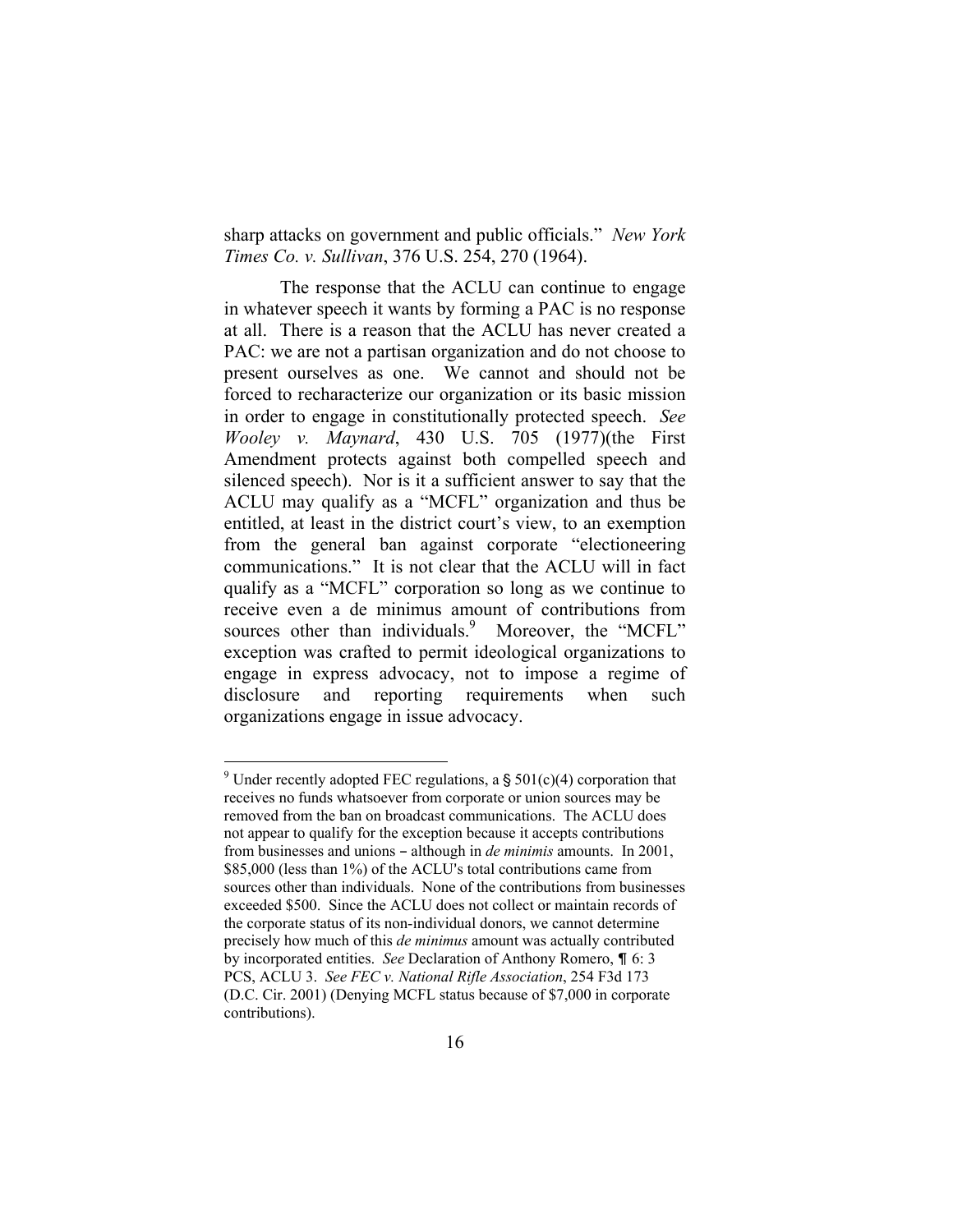The decision below cannot fairly be described as an application of *Buckley* or even an extension of its core principles. To the contrary, it represents a return to the initial, imprecise efforts at regulating campaign speech that this Court emphatically rejected in *Buckley* and has continued to reject ever since. The Court's opinion in *Buckley* repeatedly stressed that campaign finance laws must be narrowly tailored to avoid "unnecessary abridgement of [First Amendment] freedoms." *Buckley v. Valeo*, 424 U.S. at 25, 64. Neither the BCRA nor the decision below measures up to that standard.

1. *Buckley* held that the government's regulation of expenditures must be limited to "communications that in express terms advocate the election or defeat of a clearly identified candidate . . ." *Id.* at 45. This "express advocacy" doctrine, which *Buckley* adopted to "distinguish discussion of issues and candidates from more pointed exhortations to vote for particular persons," *FEC v. Massachusetts Citizens for Life, Inc.*, 479 U.S. at 249, has played a critical role for more than two decades in protecting issue-oriented speech by providing a bright line between permissible and impermissible government regulation.

The district court's response to *Buckley* is that the fall-back definition, as modified, only targets communications that are thinly veiled attempts to circumvent the express advocacy standard announced in *Buckley* and reaffirmed in *MCFL*. But in adopting that rationale, the district court ignored the very purpose of the bright line that *Buckley* so carefully established*.* Long before the BCRA, the *Buckley* Court recognized that,

> the distinction between discussion of issues and candidates and advocacy of election or defeat of candidates may often dissolve in practical application. Candidates, especially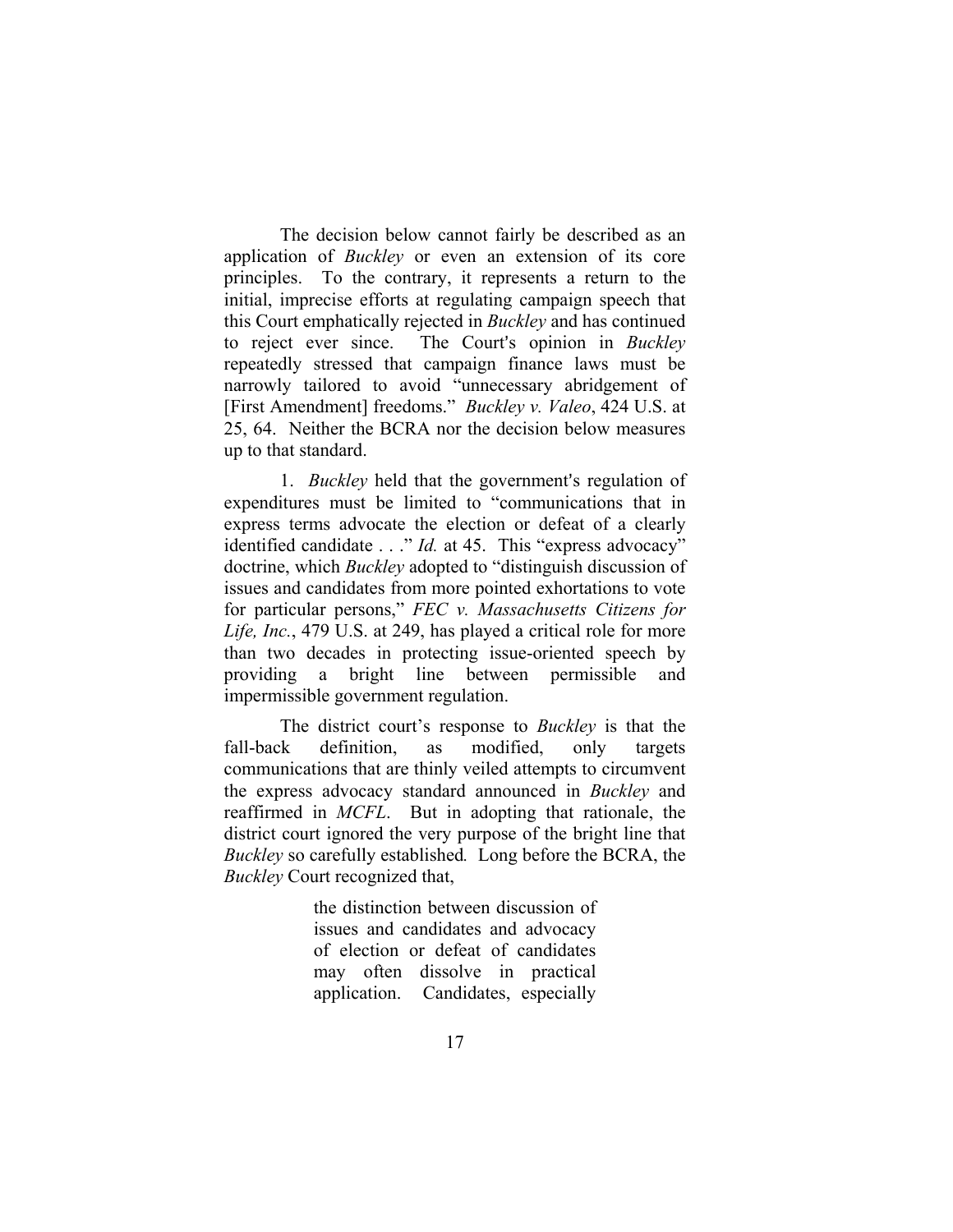incumbents, are intimately tied to public issues involving legislative proposals and governmental actions. Not only do candidates campaign on the basis of their positions on various public issues but campaigns themselves generate issues of public interest.

*Id*. at 43.

Even more to the point, the *Buckley* Court understood that groups would always be able to devise "expenditures that skirted the restriction on express advocacy . . . but nevertheless benefited the candidate's campaign" under any system of campaign finance regulation. *Id.* at 46. Significantly, however, the *Buckley* Court also understood the converse proposition: that without a bright line between issue advocacy and express advocacy, speakers would inevitably "hedge and trim" their political message in an effort to avoid unwarranted government scrutiny. *Id*. at 23, quoting *Thomas v. Collins*, 323 U.S. 516, 535 (1945). Accordingly, this Court has insisted for more than twentyfive years that "[s]o long as persons and groups eschew expenditures that in express terms advocate the election or defeat of a clearly identified candidate, they are free to spend as much as they want to promote the candidate and his views." *Id.* at 45.

The primary definition of "electioneering communication" set forth in the BCRA is plainly inconsistent with the express advocacy rule. The fallback definition is equally flawed, even as written by Congress. Without the limiting language that Congress inserted and that the district court severed, the fallback definition has not only become less precise, it is functionally indistinguishable from FECA's original reference to speech "relative to a candidate," which is what led the *Buckley* Court to develop the express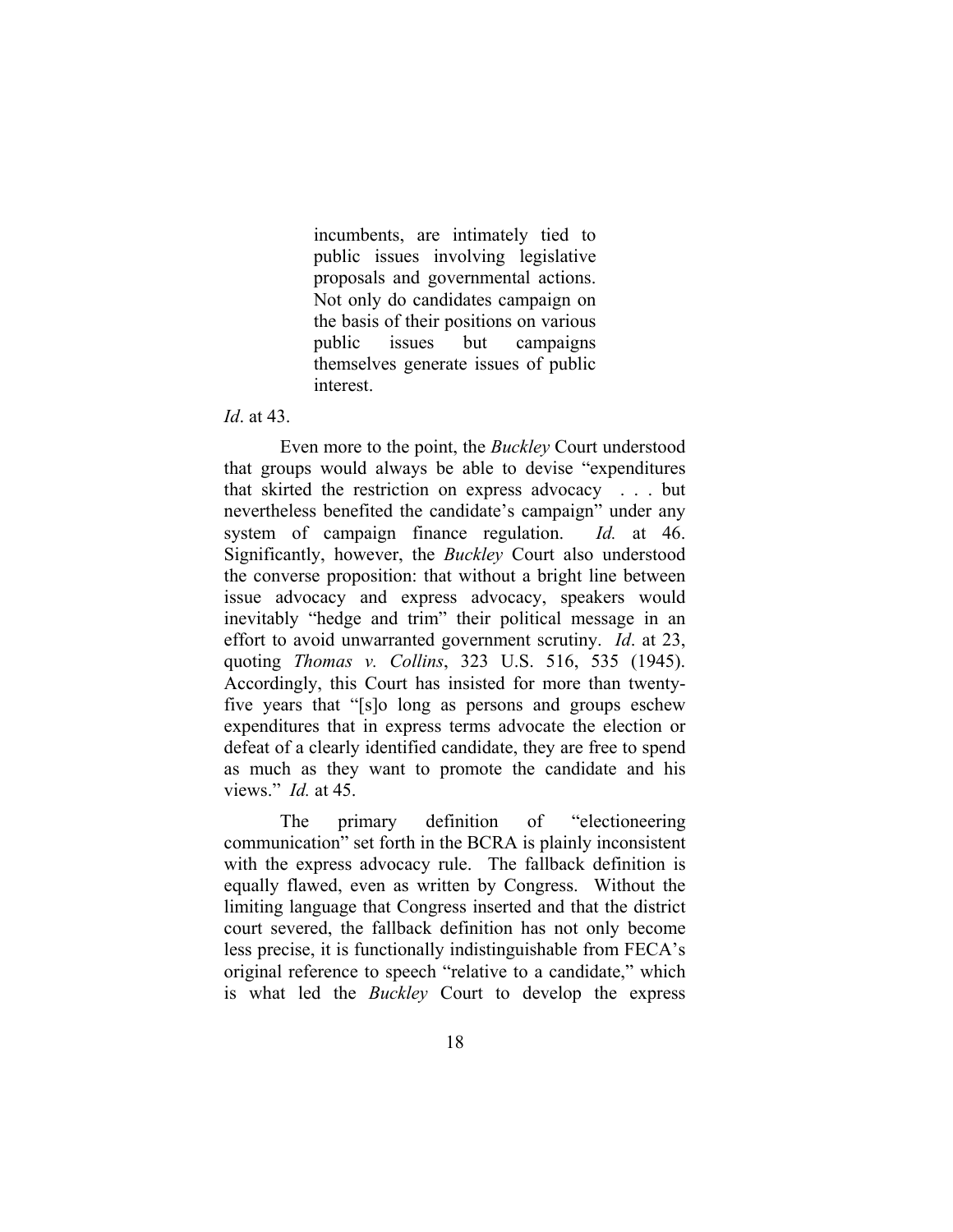advocacy rule in the first place. And, because it targets "electioneering communications" only if delivered through the broadcast medium, the BCRA additionally raises serious equal protection issues. *See, e.g., Arkansas Writers Project, Inc. v. Ragland*, 481 U.S. 221 (1987).

2. Both the BCRA and the decision below also ignore a second major holding of *Buckley* designed to ensure that the campaign finance laws do not sweep into their ambit genuine issue advocacy organizations. In *Buckley,* the Court held that the statutory definition of a "political committee" must be narrowed to avoid constitutional difficulties. Specifically, the Court held that "[t]o fulfill the purposes of the Act [the disclosure and other obligations of political committees] need only [apply to] organizations that are under the control of a candidate or the major purpose of which is the nomination or election of a candidate." 424 U.S. at 79. While this case does not represent a direct attempt by the FEC to designate the ACLU as a political committee, defendants contend that ACLU must establish a segregated fund, i.e., a political committee, in order to engage in "electioneering communications.["10](#page-24-0) *Buckley* makes clear, however, that the major purpose test was fashioned by the Court to protect issue organizations that are not political committees from being treated as if they were. To the extent BCRA forces issue advocacy groups whose major purpose is not partisan politics to be treated as political committees in order to speak, then the Act likewise transgresses *Buckley's* teachings.

The soundness of this approach was reaffirmed in

<span id="page-24-0"></span> $^{10}$ A segregated fund is a political committee under FECA. 2 U.S.C. § 431 (4)(B). As a consequence, organizations that use a segregated fund must adhere to extensive reporting requirements, staffing obligations, and other administrative burdens. These burdens stretch far beyond the more straightforward disclosure requirements on unincorporated associations. *See MCFL,* 479 U.S. at 252-253.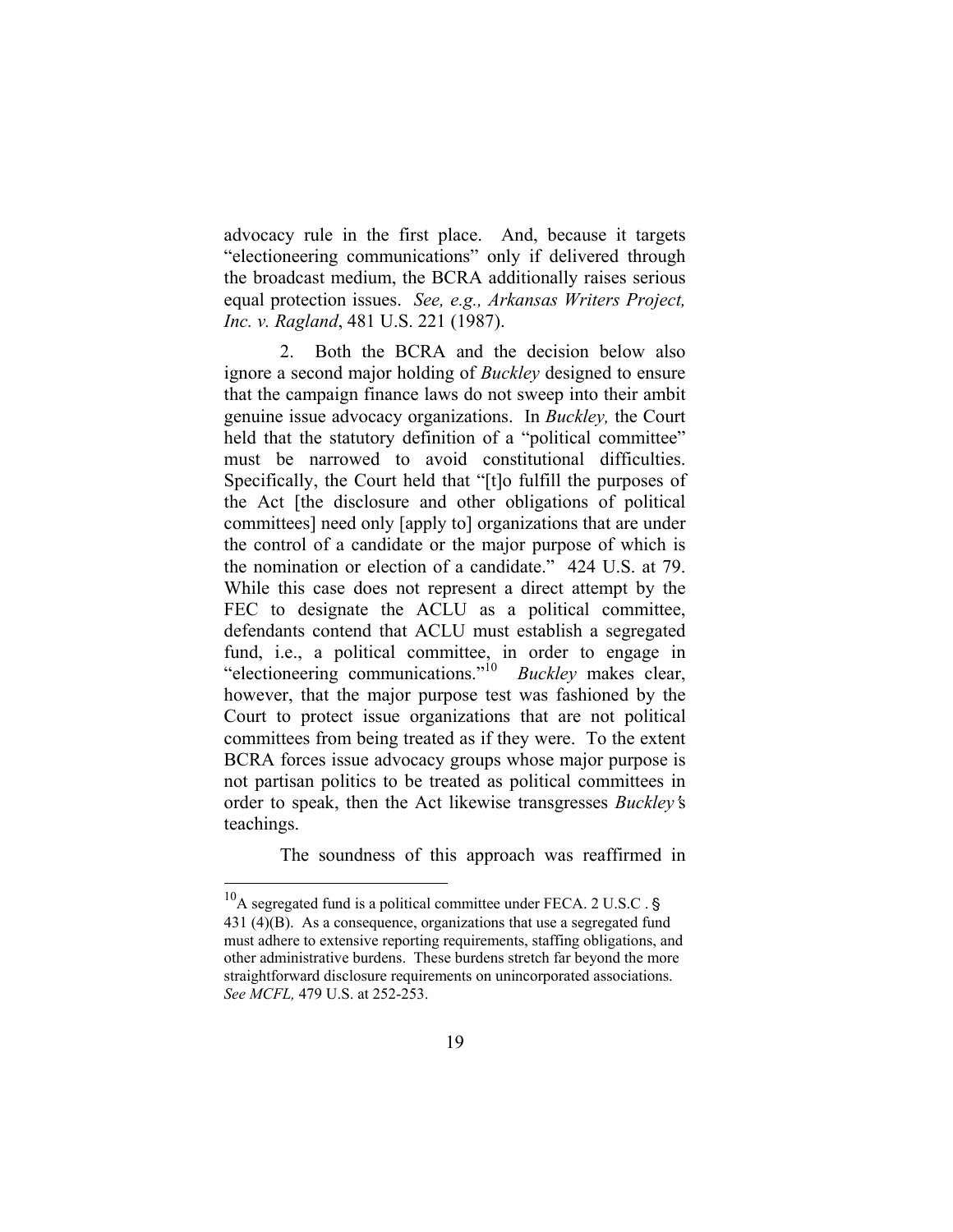*FEC v. Massachusetts Citizens for Life*, 479 U.S. 238, where the Court revisited the regulation of issue advocacy groups whose major purpose is not the partisan election of candidates. The Court repeatedly stressed the importance of the major purpose test as a protection for advocacy organizations. Upholding the right of an incorporated antiabortion group to engage in express advocacy, the Court first noted that if the group were not incorporated yet made certain express advocacy "expenditures," the major purpose test would protect the group from being regulated as a political committee.

Second, the Court highlighted in a footnote, *id.* at 252 n.6, the fact that MCFL was not primarily a partisan political organization:

> In *Buckley . . .* this Court said that an entity subject to regulation as a "political committee" under the Act is one that is either "under the control of a candidate or the major purpose of which is the nomination or election of a candidate." *Id.* at 79. It is undisputed on this record that MCLF fits neither of these descriptions. Its central organizational purpose is issue advocacy, although it occasionally engages in activities on behalf of political candidates.

Third, the Court noted with disapproval that the FEC's effort to equate ideological corporations with forprofit corporations under the Act would mean that "all MCFL independent expenditure activity is, as a result, regulated as though the organization's major purpose is to further the elections of candidates." *Id.* at 253.

Finally, the Court concluded that the government's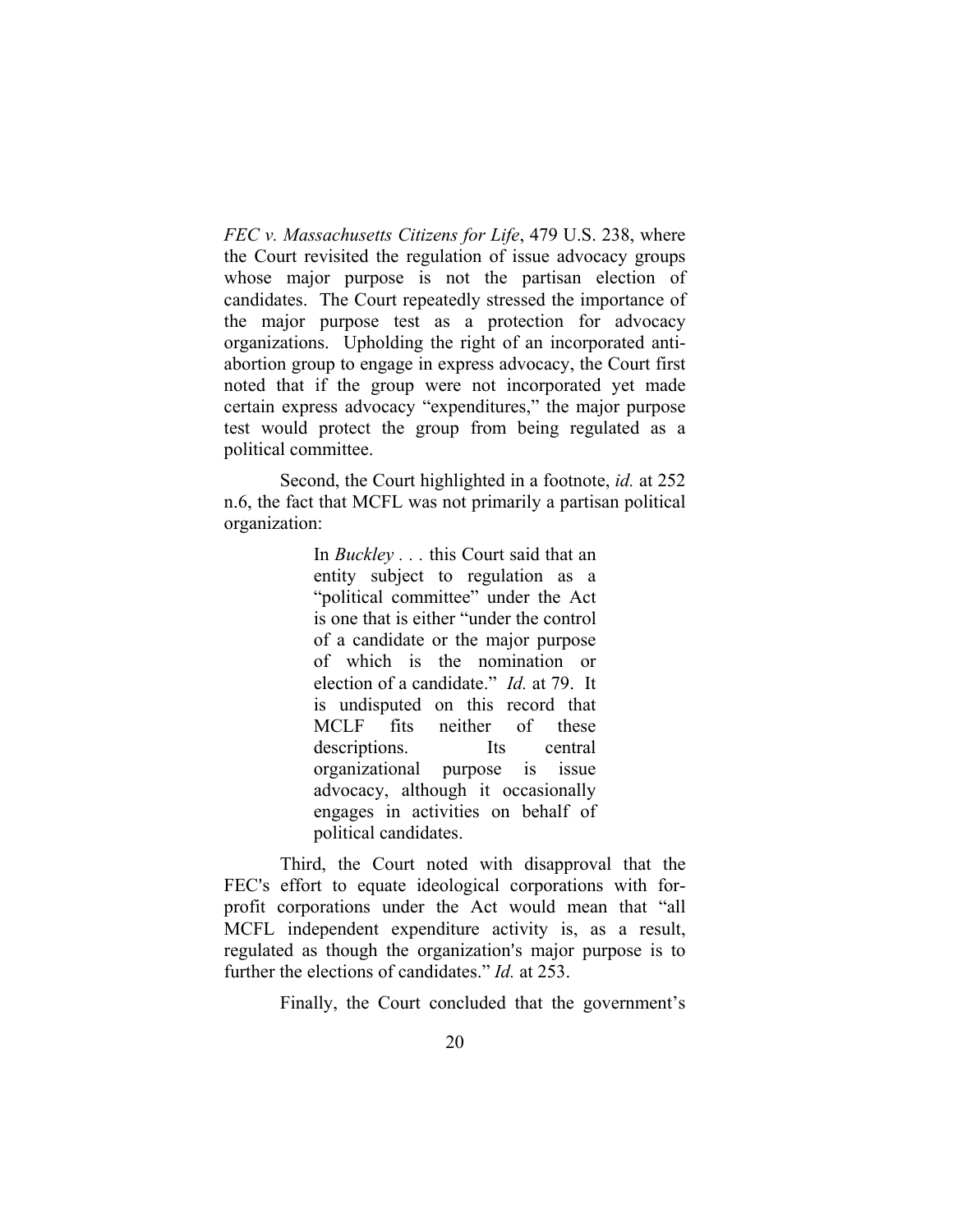legitimate interests could be adequately served by a more narrowly tailored regulation:

> [S]hould MCFL's independent spending become so extensive that the organization's major purpose may be regarded as campaign activity, the corporation would be classified as a political committee. *See Buckley*, 424 U.S. at 70. As such it would automatically be subject to the obligations and restrictions applicable to those groups whose primary objective is to influence political campaigns.

#### 479 U.S. at 262.

*Buckley* and *MCFL* make clear that the major purpose test was adopted by the Court to protect issue organizations that are not political committees from being treated as if they were. The force of that doctrine is fully applicable here even though the ACLU's status as a political committee is not directly at issue. To the extent that BCRA would require the ACLU to form a political committee in order to sponsor an occasional "electioneering communication," the safeguards of the major purpose test are overridden. Both the express advocacy test and the major purpose test thus reflect a single, overriding principle of First Amendment jurisprudence: "When a law burdens core political speech, we apply 'exacting scrutiny,' and we uphold the restriction only if it is narrowly tailored to serve an overriding state interest." *McIntyre v. Ohio Elections Commission*, 514 U.S. 334, 347 (1995). As first articulated in *Buckley* and later reaffirmed in *MCFL*, the express advocacy and major purpose tests are constitutionally compelled limits on the otherwise fatal reach of FECA. They mark the boundaries where permissible campaign finance regulation ends and unfettered issue speech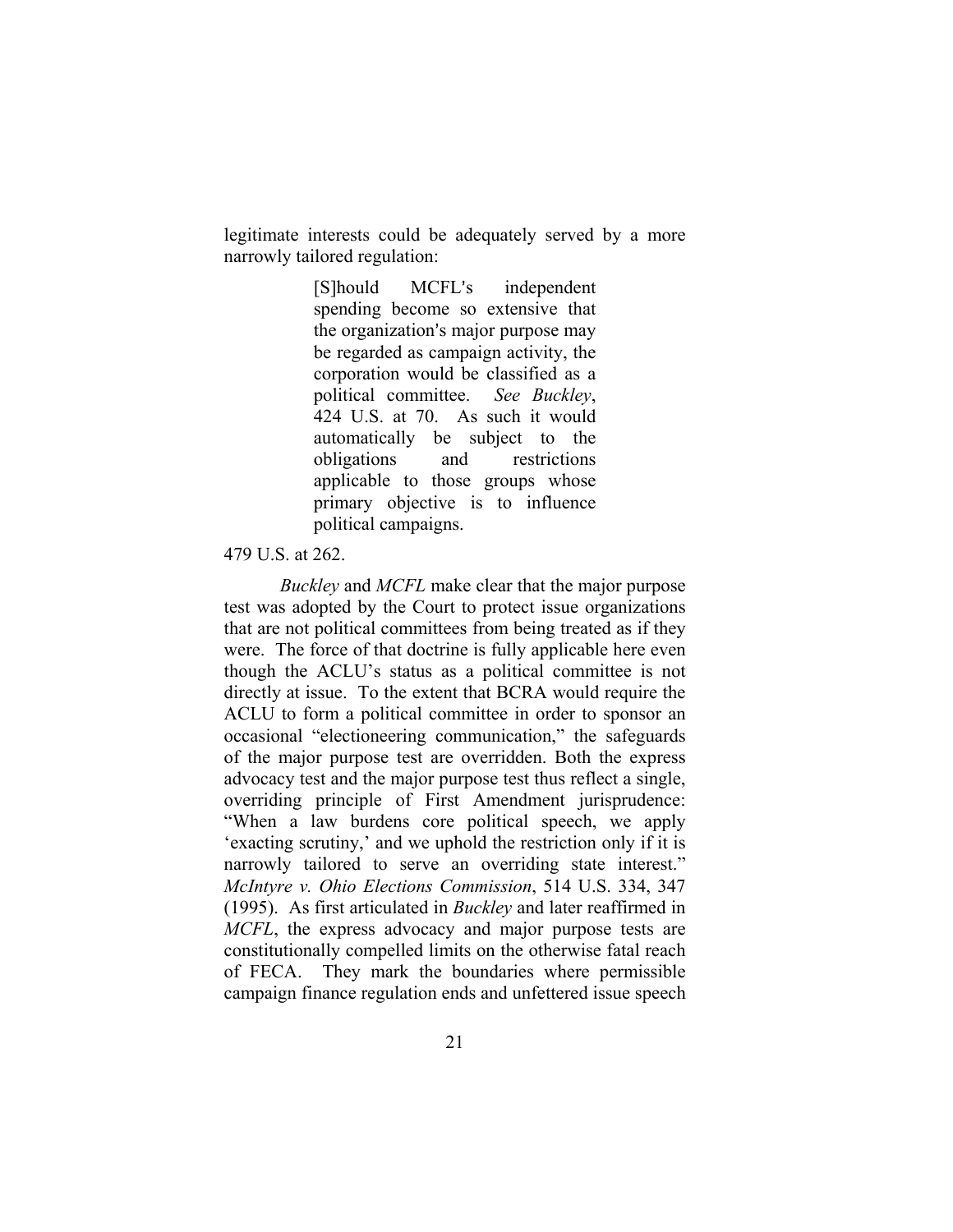begins. Title II ignores those and other limitations and thereby undermines the First Amendment safeguards that this Court has so carefully erected.

3. The reporting and disclosure requirements for broadcast communications cross the line between disclosure that can be compelled and expressive activities that are entitled to full First Amendment protection. Both before and after *Buckley,* the Court had powerfully reaffirmed the importance of preserving the right to anonymous political speech as well as the right to privacy of political association. *NAACP v. Alabama*, 357 U.S. 449 (1958); *Talley v. California,* 362 U.S. 60 (1960), *McIntyre v. Ohio Elections Commission, supra. Buckley*, itself, limited the reach of disclosure rules to individuals and groups who contribute to a candidate or expressly advocate the election or defeat of a candidate. 424 U.S. at 74-80. The BCRA disturbs this careful balancing of interests. Even in the limited situations where a non-profit corporation might be permitted to engage in such speech, it must publicly disclose contributors who give a \$1,000 or more either to the "electioneering communication" or to the organization itself. Indeed, the disclosures required by  $\S$  201 are almost as onerous and burdensome as those required of regular partisan political committees. In the case of controversial groups, such threatened disclosure can have a deadly chilling effect on the group's advocacy.

Thus, even in the context of express advocacy, the *Buckley* Court recognized that association with controversial political organizations carries particular dangers of chilling political speech. 424 U.S. at 74. And, in *Brown v. Socialist Workers Campaign Committee*, 459 U.S. 87 (1982), the Court ruled that campaign finance disclosure laws cannot be applied to controversial political parties, even those that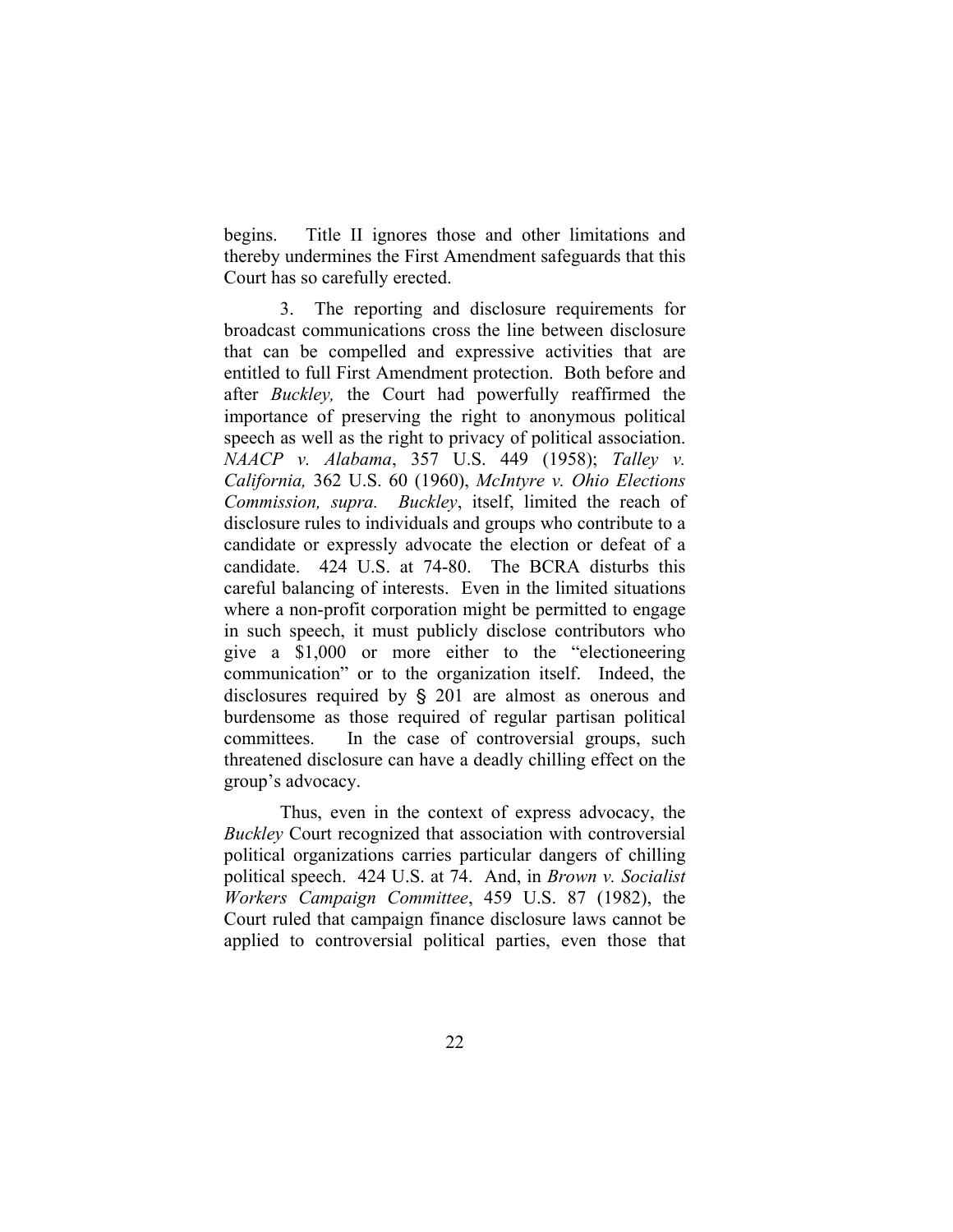engage in core campaign and electoral activities. This necessary safeguard is missing from Title II, as well.<sup>11</sup>

4. Sections 202 and 214 of Title II significantly expand the rules prohibiting "coordination" of campaign activity with candidates. First, § 202 extends the coordination rules beyond express advocacy to "electioneering communications." Second, § 214 eliminates any requirement of "agreement or formal collaboration." In tandem, these provisions create a significant chilling effect on the ACLU's traditional expressive activities.<sup>[12](#page-28-1)</sup>

Rather than treat coordination as the absence of independence and the functional equivalent of candidate control or instigation, see *Buckley v. Valeo*, 424 U.S. at 47 & n.53, the BCRA broadly deems any "substantial discussion" about public communication between a candidate and an issue group as a basis for a finding of "coordination." Such

<span id="page-28-0"></span> $11$  In discussing the issue of compelled disclosure, the district court held that the ACLU had not demonstrated a sufficient need in the record to safeguard the anonymity of its members. In fact, the ACLU submitted an uncontroverted affidavit by its Executive Director, Anthony Romero, stating that many of its members and contributors seek an explicit assurance that their anonymity will be preserved, and the ACLU has fought strenuously to do so throughout its history. Romero Declaration, ¶ 5: 3 PCS, ACLU 2-3.The district court criticized this showing as inadequate because it did not specify why the ACLU's members and contributors would want to preserve their anonymity. With due respect, we respectfully submit that the ACLU's defense of unpopular causes is well known and does not require extensive elaboration. Moreover, the connection between the ACLU's advocacy on controversial issues and the desire to preserve the privacy of its members and contributors has been recognized by other courts in analogous circumstances. *See, e.g., New York Civil Liberties Union v. Acito*, 459 F.Supp. 75 (S.D.N.Y. 1978); *ACLU v. Jennings*, 366 F.Supp. 1041 (D.D.C. 1975).<br><sup>12</sup> The district court upheld the coordination provisions of § 202 but ruled

<span id="page-28-1"></span>that plaintiffs' challenge to the coordination provisions of  $\S$  214 was largely nonjusticiable because the final implementation of § 214 was dependent on the promulgation of new coordination rules by the FEC. While that is true, it is also true that  $\S 214$  establishes a specific set of guidelines for the FEC to follow in implementing its new rules.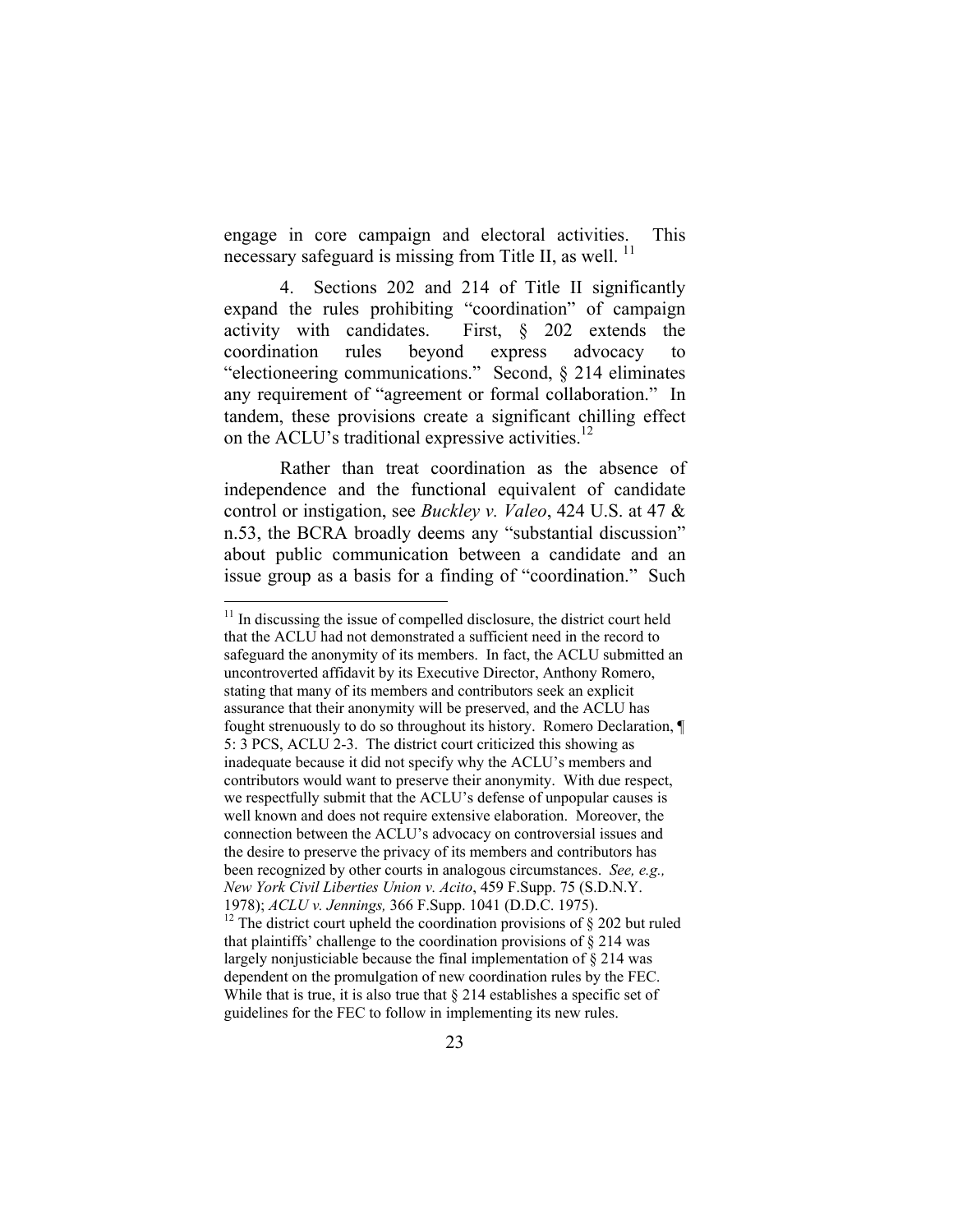"coordination" then taints later commentary by the issue group on the subjects discussed by treating it as a prohibited corporate contribution. The repeal of current FEC rules requiring agreement or formal collaboration directed by Title II casts the net further by eliminating a common sense understanding of what is required to satisfy the definition of coordination in this context.

The record shows how these new rules can chill and disrupt legislative and policy discussions by ACLU officials with Members of the Executive or Legislative branches. *See*  Declaration of Laura Murphy  $\P\P$  4-8: 3 PCS, ACLU 7-9. Read literally, § 214 can effectively impose a year round prohibition on all communications made by a corporation like the ACLU where there has been "substantial discussion" about the communication with a candidate. This feature of the BCRA acts as a continuing prior restraint which bars the ACLU from engaging in core First Amendment speech for the lawmaker's entire term of office.

More generally, these coordination rules will impair the ability of the representatives of unions, corporations, nonprofits and even citizen groups to interact in important ways with elected representatives for fear that the taint of coordination will silence the voices of those groups in the future. The First Amendment is designed to encourage and foster such face-to-face discussions of government and politics, *see Buckley v. American Constitutional Law Foundation*, 525 U.S. 182 (1999), not to drive a wedge between the people and their elected representatives.